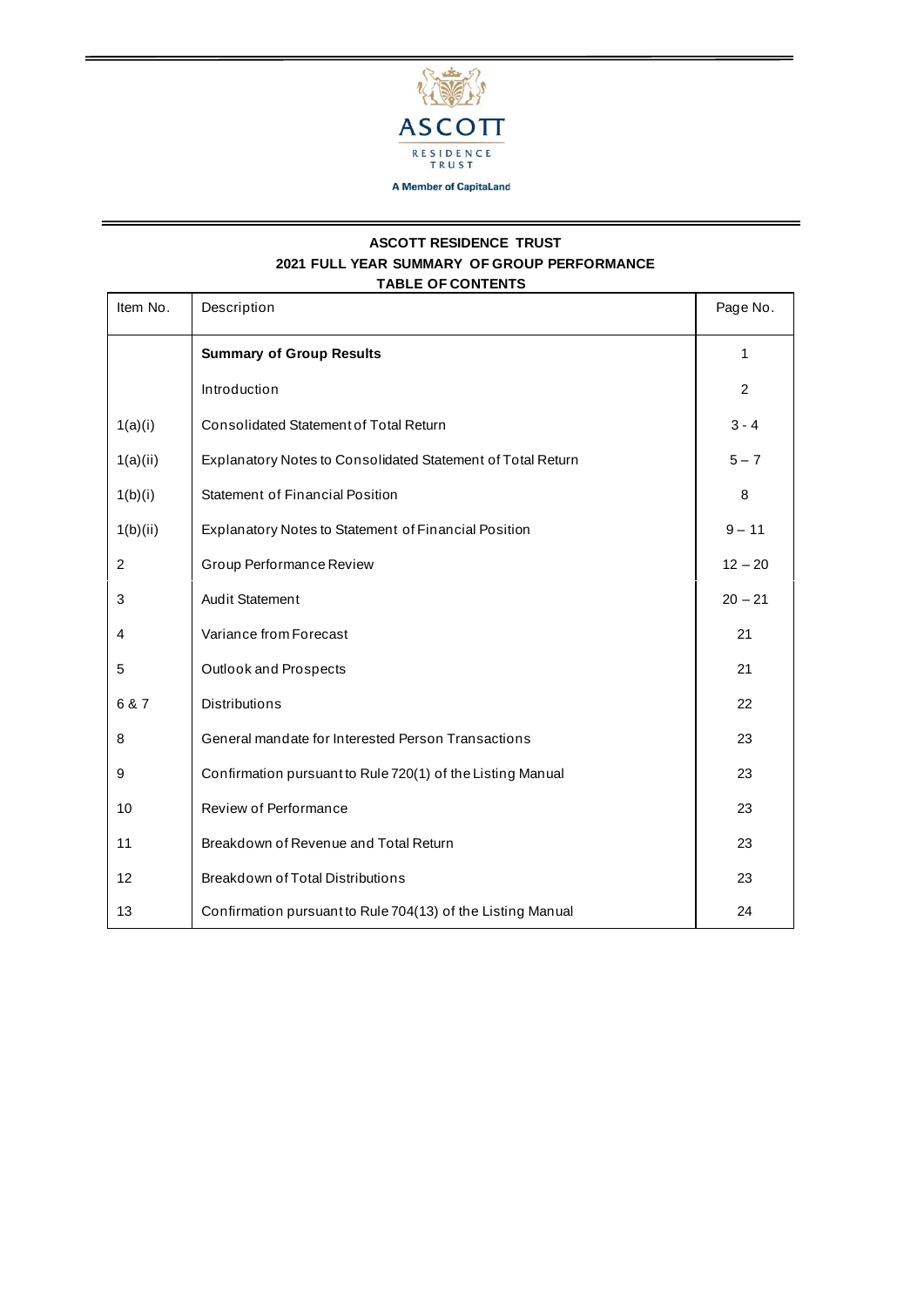# **ASCOTT RESIDENCE TRUST 2021 FULL YEAR SUMMARY OF GROUP PERFORMANCE**

## **Summary of Group Results**

|                                                      | 2H 2021<br><b>S\$'000</b> | 2H 2020<br><b>S\$'000</b> | Better /<br>(Worse)<br>% | <b>YTD Dec</b><br>2021<br><b>S\$'000</b> | <b>YTD Dec</b><br>2020<br><b>S\$'000</b> | Better /<br>(Worse)<br>% |
|------------------------------------------------------|---------------------------|---------------------------|--------------------------|------------------------------------------|------------------------------------------|--------------------------|
| Revenue                                              | 209,370                   | 161,382                   | 30                       | 394.412                                  | 369,872                                  | 7                        |
| Gross Profit                                         | 91,210                    | 61,040                    | 49                       | 173,290                                  | 149,602                                  | 16                       |
| Distribution Income (1), (2)                         | 73,545                    | 61,667                    | 19                       | 137,323                                  | 94.226                                   | 46                       |
| Distribution Per Stapled Security<br>("DPS") (cents) | 2.27                      | 1.99                      | 14                       | 4.32                                     | 3.03                                     | 43                       |

**\_\_\_\_\_\_\_\_\_\_\_\_\_\_\_\_\_\_\_\_\_\_\_\_\_\_\_\_\_\_\_\_\_\_\_\_\_\_\_\_\_\_\_\_\_\_\_\_\_\_\_\_\_\_\_\_\_\_\_\_\_\_\_\_\_\_\_\_\_\_\_\_\_\_\_\_\_\_\_\_\_\_\_\_\_\_\_\_\_**

Notes:

1. Distribution income for 2H 2021 included a one-off distribution of divestment gain of S\$25.0 million to share divestment gains with Stapled Securityholders, replace income loss from divested assets and mitigate the impact of Covid -19 on distributions.

Distribution income for FY 2021 included:

- (a) one-off distribution of divestment gain of S\$45.0 million to share divestment gains with Stapled Securityholders, replace income loss from divested assets and mitigate the impact of Covid-19 on distributions;
- (b) termination fee income received upon termination of the sale of Citadines Xinghai Suzhou and Citadines Zhuankou Wuhan;
- (c) realised exchange gain on the receipt of the divestment proceeds ; and
- (d) realised exchange gain arising from the repayment of foreign currency bank loans with the divestment proceeds
- 2. Distribution income for 2H 2020 included a one-off distribution of divestment gain of S\$40.0 million to mitigate the impact of Covid-19 on distributions and to share past divestment gains with Stapled Securityholders.

In the 1H 2020 distribution, to mitigate the impact of COVID-19 on distributions and to share past divestment gains with Stapled Securityholders, ART had included a S\$5.0 million top-up in the 1H 2020 distribution.

Total divestment gain distributed for YTD Dec 2020 is S\$45.0 million.

In 1H 2020, in view of the uncertainty surrounding the Covid-19 situation, Ascott Residence Trust ("ART") had retained approximately 15% (S\$5.0 million) of its income available for distribution to Stapled Securityholders. In 2H 2020, ART had released the S\$5.0 million of distribution income retained in the 1H 2020 to Stapled Securityholders.

## **DISTRIBUTION AND BOOK CLOSURE DATE**

On 20 September 2021, 152,594,100 new Stapled Securities were issued pursuant to the private placement. In order to ensure fairness to holders of the existing Stapled Securities, ART paid, in lieu of the scheduled semi-distribution, an advanced distribution of 0.545 cents per Stapled Security for the period from 1 July 2021 to 19 September 2021 (prior to the date on which the new Stapled Securities are issued pursuant to the private placement). The next distribution therefore will comprise the distribution income from 20 September 2021 to 31 December 2021. Semi-annual distributions will resume thereafter.

**\_\_\_\_\_\_\_\_\_\_\_\_\_\_\_\_\_\_\_\_\_\_\_\_\_\_\_\_\_\_\_\_\_\_\_\_\_\_\_\_\_\_\_\_\_\_\_\_\_\_\_\_\_\_\_\_\_\_\_\_\_\_\_\_\_\_\_\_\_\_\_\_\_\_\_\_\_\_\_\_\_\_\_\_\_\_\_\_\_\_\_\_\_\_\_**

| <b>Distribution</b>                              | For 1 January 2021 to<br>30 June 2021 | July 2021 to<br>For 1<br>19 September 2021 | September<br>For<br>20<br>2021 to 31 December<br>2021 | For 1 July 2021 to<br>31 December 2021 |
|--------------------------------------------------|---------------------------------------|--------------------------------------------|-------------------------------------------------------|----------------------------------------|
| Distribution Rate per<br><b>Stapled Security</b> | 2.045 cents                           | $0.545$ cents                              | 1.726 cents                                           | 2.271 cents                            |
| Book Closure Date                                | 4 August 2021                         | 17 September 2021                          | 9 February 2022                                       |                                        |
| Payment Date                                     | 27 August 2021                        | 9 November 2021                            | 1 March 2022                                          |                                        |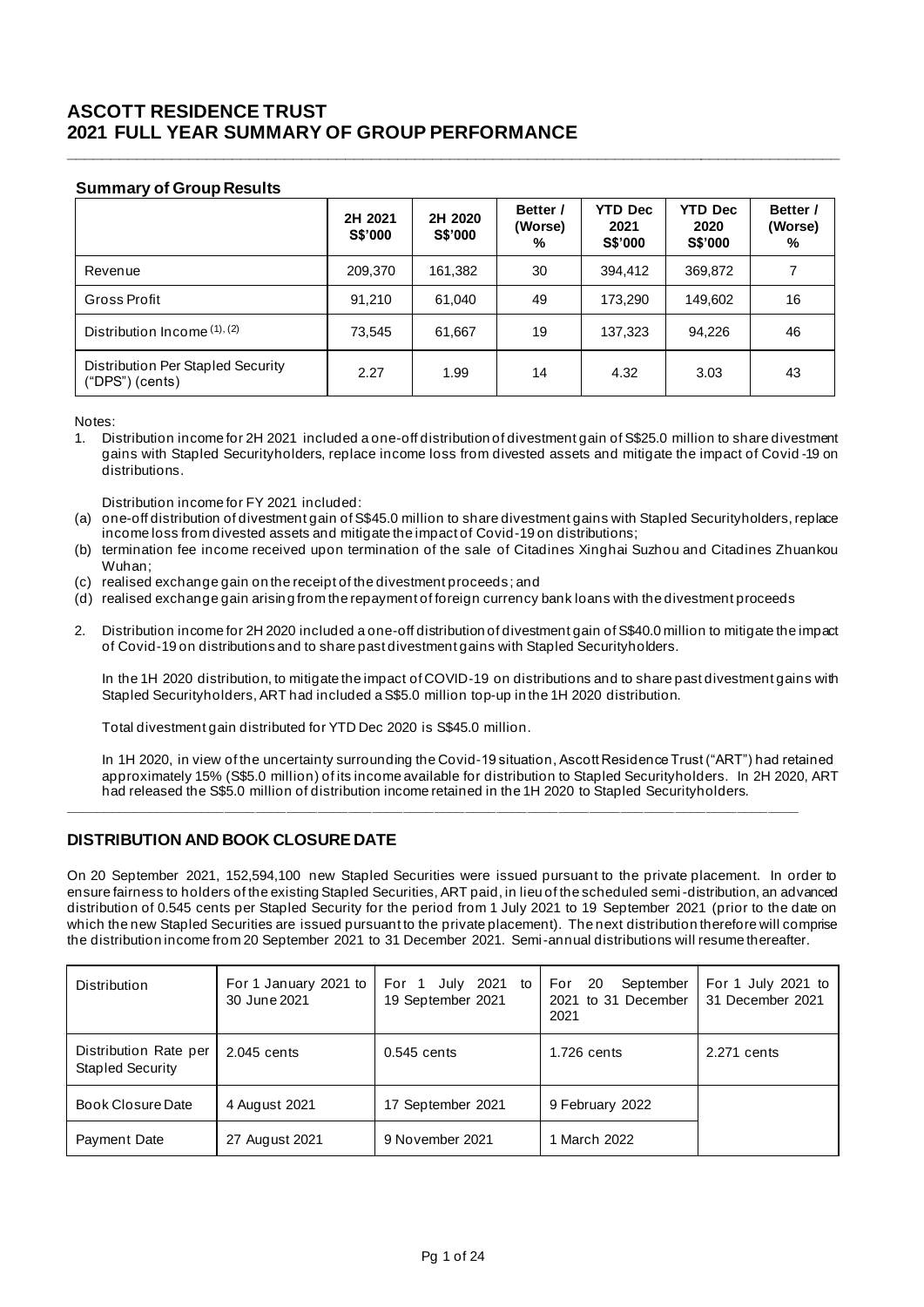# **ASCOTT RESIDENCE TRUST 2021 FULL YEAR SUMMARY OF GROUP PERFORMANCE**

## **INTRODUCTION**

Ascott Residence Trust ("ART") is a stapled group comprising Ascott Real Estate Investment Trust ("Ascott Reit"), a real estate investment trust, and Ascott Business Trust ("Ascott BT"), a business trust (collectively, the "Group"). Ascott Residence Trust Management Limited is the manager of Ascott Reit ("Ascott Reit Manager") and Ascott Business Trust Management Pte. Ltd. is the trustee-manager of Ascott BT ("Ascott BT Trustee-Manager") (collectively, the "Managers").

ART's objective is to invest primarily in real estate and real estate related assets which are income-producing and which are used, or predominantly used as serviced residences, rental housing properties , student accommodation and other hospitality assets. It has a portfolio of serviced residences, rental housing and hospitality properties across Asia Pacific, Europe and United States of America ("US"). ART's investment policy covers any country in the world.

On 31 March 2006, Ascott Reit was listed on the Singapore Exchange Securities Trading Limited ("SGX") with an initial portfolio of 12 properties in five countries (Singapore, China, Indonesia, the Philippines and Vietnam). In 2010, Ascott Reit enhanced the geographical diversification of its portfolio by acquiring 26 properties in Europe.

In 2015, Ascott Reit acquired its first property in the US.

Ascott Reit announced its maiden development project at Nepal Hill, Singapore to build the first coliving property, lyf one-north Singapore, in 2018.

On 31 December 2019, Ascott Reit completed the combination (the "Combination") with Ascendas Hospitality Trust ("A-HTRUST"). A-HTRUST was a stapled group comprising Ascendas Hospitality Real Estate Investment Trust ("A-HTRUST REIT") and Ascendas Hospitality Business Trust ("A-HTRUST BT"). Following the completion, A-HTRUST was delisted from SGX and unstapled. On completion, Ascott Reit acquired A-HTRUST REIT and Ascott BT acquired A-HTRUST BT.

ART has an active business trust component which derive certain of its income from non-passive income sources. Pursuant to the Property Funds Appendix, a Real Estate Investment Trust should not derive more than 10 per cent of its revenue from non-passive income sources. The Ascott BT Group has been put in place to hold such assets so as to facilitate compliance by ART with the Property Funds Appendix.

In February 2020, Ascott Reit completed the acquisition of Quest Macquarie Park Sydney, a freehold property under master lease arrangement. Ascott Reit completed the sale of the partial gross floor area of Somerset Liang Court in July 2020. The net proceeds will be redeployed for the redevelopment of the retained gross floor area. Ascott Guangzhou and Somerset Azabu East was divested in December 2020.

In February 2021, Ascott Reit completed the acquisition of its first student accommodation property in US, Paloma West Midtown. Ascott Reit divested Citadines City Centre Grenoble and Citadines Didot Montparnasse in March 2021 and May 2021 respectively. Somerset Xu Hui Shanghai was divested in May 2021. In June 2021, Ascott Reit completed the acquisition of three freehold rental housing properties in Japan. In 2H 2021, Ascott Reit completed the acquisition of five student accommodation properties in US, namely Wildwood Lubbock, Seven07, The Link University City, Latitude on Hillsborough and Uncommon Wilmington.

As at 31 December 2021, ART's portfolio comprises 91 operating properties<sup>1</sup> with more than 17,000 apartment units in 42 cities across 15 countries.

ART makes distributions to Stapled Securityholders on a semi-annual basis, with the amount calculated as at 30 June and 31 December each year for the six-month period ending on each of the said dates. Distributions are paid in Singapore dollar. Since its listing until FY2020, ART has paid 100% of its distribution income (other than gains from the sale of real estate properties).

<sup>1</sup>Exclude Somerset Liang Court and Standard at Columbia (under development).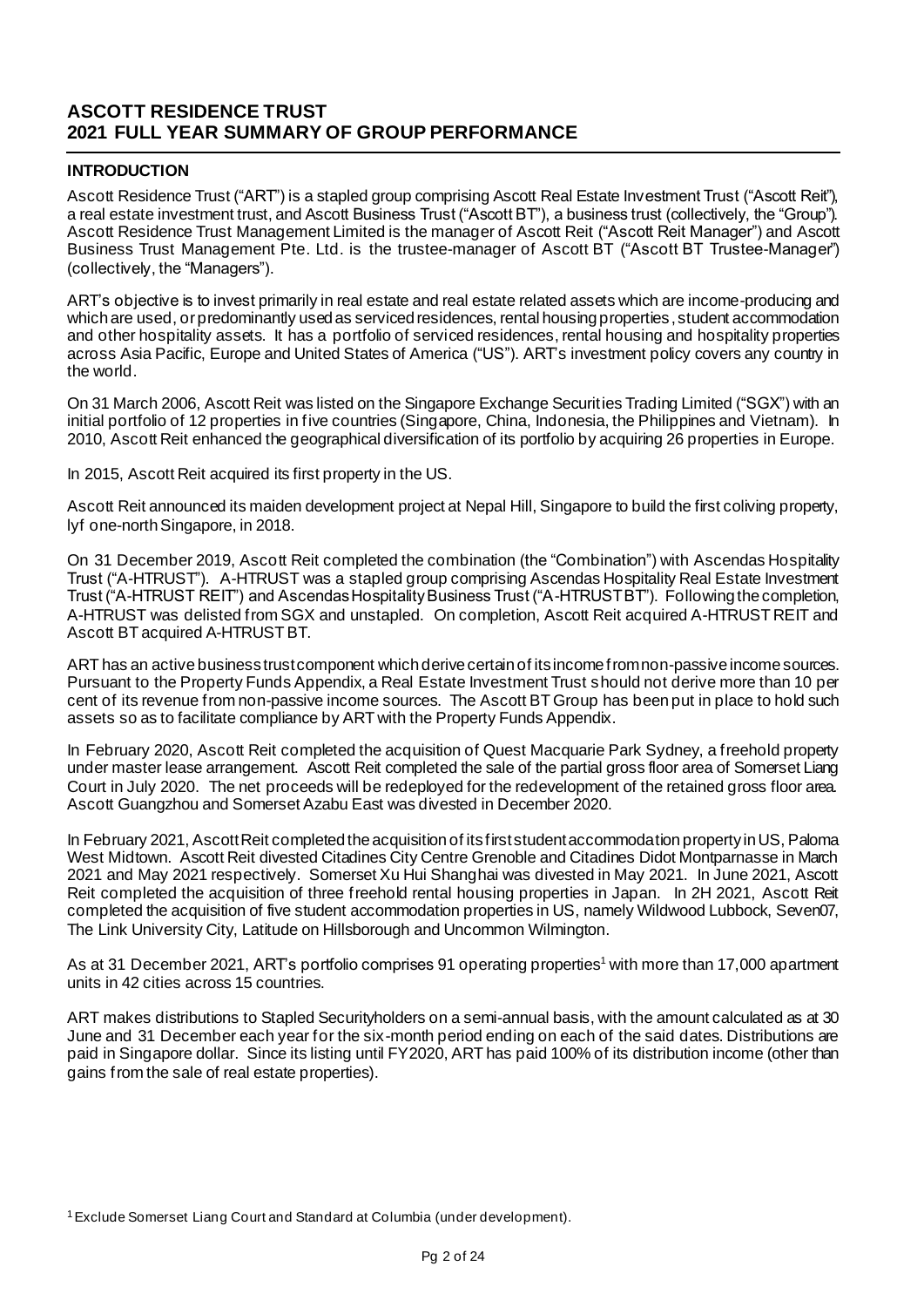## **1(a)(i) Consolidated Statement of Total Return for 2H 2021 and 2H 2020**

|                                                             |             | <b>ASCOTT RESIDENCE TRUST</b> |                     |                |  |  |
|-------------------------------------------------------------|-------------|-------------------------------|---------------------|----------------|--|--|
|                                                             |             | 2H                            | 2H                  | Better /       |  |  |
|                                                             |             | 2021                          | 2020                | (Worse)        |  |  |
|                                                             | <b>Note</b> | S\$'000                       | S\$'000             | %              |  |  |
| Revenue                                                     | A.1         | 209,370                       | 161,382             | 30             |  |  |
| Direct expenses                                             | A.2         | (118, 160)                    | (100, 342)          | (18)           |  |  |
| <b>Gross Profit</b>                                         | A.1         | 91,210                        | 61,040              | 49             |  |  |
| Depreciation of buildings, plant and machinery              | A.3         | (9, 448)                      | (9,871)             | 4              |  |  |
| <b>Finance income</b>                                       | A.5         | 388                           | 794                 | (51)           |  |  |
| Other operating income                                      | A.4         | 6,981                         | 217                 | n.m.           |  |  |
| Finance costs                                               | A.5         | (28, 264)                     | (28, 879)           | $\overline{2}$ |  |  |
| Managers' management fees                                   | A.6         | (12, 674)                     | (11,640)            | (9)            |  |  |
| Trustee's fee                                               |             | (453)                         | (460)               | 2              |  |  |
| Professional fees                                           |             | (2,533)                       | (1,650)             | (54)           |  |  |
| Audit fees                                                  |             | (1, 187)                      | (1,077)             | (10)           |  |  |
| Foreign exchange (loss)/gain                                | A.7         | (16, 926)                     | 11,270              | (250)          |  |  |
| Other operating expenses                                    | A.8         | (490)                         | (2,646)             | 81             |  |  |
| Share of results of associate (net of tax)                  |             | (16)                          | (11)                | (45)           |  |  |
| Share of results of joint venture (net of tax)              |             | (211)                         |                     | n.m.           |  |  |
| Net income before changes in fair value of                  |             |                               |                     |                |  |  |
| financial derivatives                                       |             | 26,377                        | 17,087              | 54             |  |  |
| Net change in fair value of financial derivatives           | A.9         | (104)                         | (44)                | (136)          |  |  |
| Net change in fair value of investment properties,          |             |                               |                     |                |  |  |
| investment properties under development and                 |             |                               |                     |                |  |  |
| assets held for sale                                        | A.10        | 126,058                       | (379,092)           | 133            |  |  |
| Revaluation surplus/(deficit) on freehold land and          | A.10        |                               |                     |                |  |  |
| buildings<br>Profit upon divestment                         | A.11        | 21,201<br>1,347               | (26, 594)<br>78,167 | 180<br>(98)    |  |  |
| Assets written off                                          |             | (4)                           | (215)               | 98             |  |  |
| Transaction costs relating to the Combination               | A.12        |                               | 1,050               | n.m.           |  |  |
| Total return/(loss) for the period before tax               |             | 174,875                       | (309, 641)          | 156            |  |  |
| Income tax (expense)/credit                                 | A.13        | (29, 411)                     | 54,838              | (154)          |  |  |
| Total return/(loss) for the period after tax                |             | 145,464                       | (254, 803)          | 157            |  |  |
|                                                             |             |                               |                     |                |  |  |
|                                                             |             |                               |                     |                |  |  |
| Attributable to:                                            |             |                               |                     |                |  |  |
| Stapled Securityholders and perpetual securities<br>holders |             | 146,049                       | (250, 135)          |                |  |  |
| Non-controlling interests                                   |             | (585)                         | (4,668)             |                |  |  |
| Total return/(loss) for the period                          |             | 145,464                       | (254, 803)          | 157            |  |  |
|                                                             |             |                               |                     |                |  |  |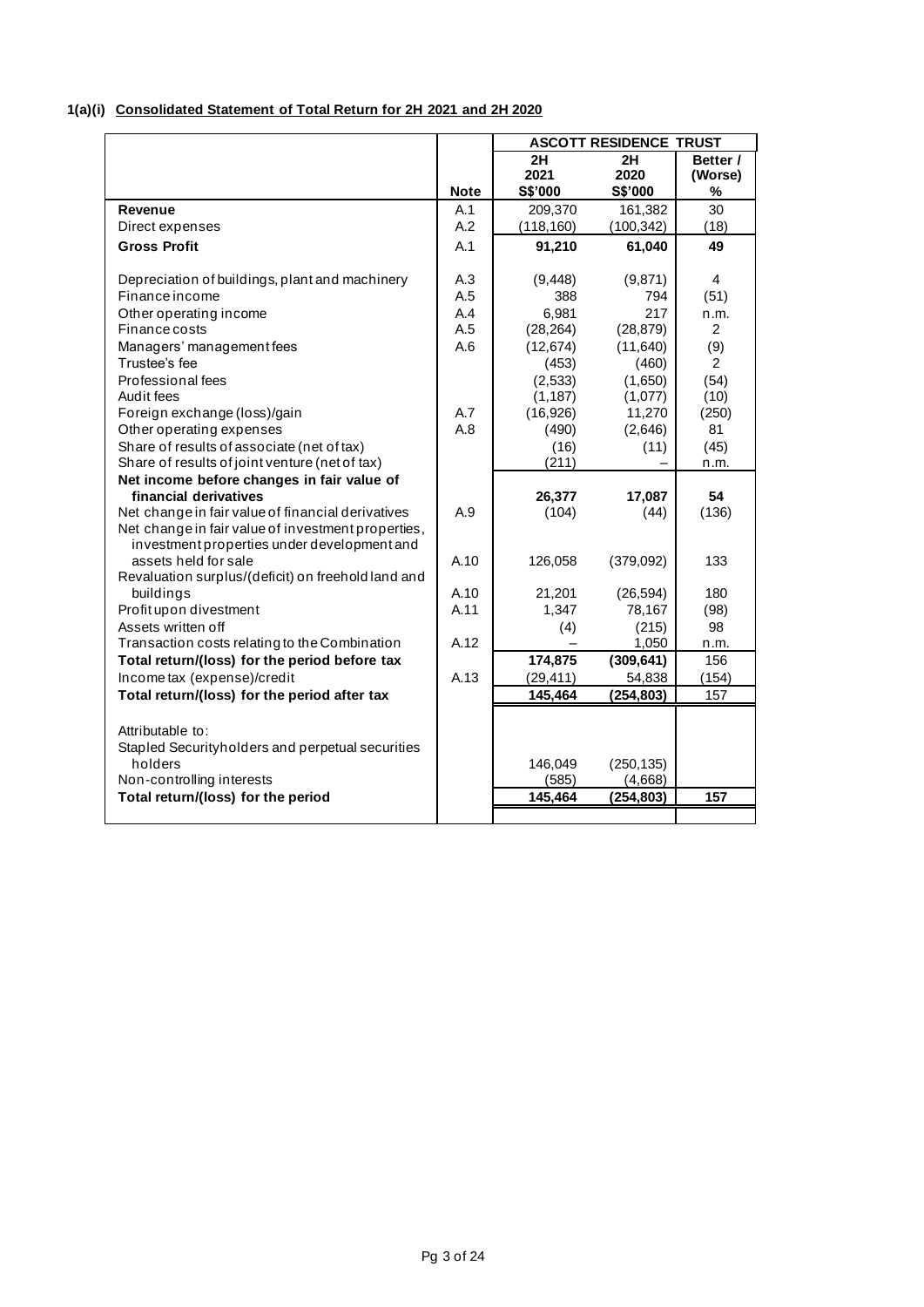## **1(a)(i) Consolidated Statement of Total Return for YTD Dec 2021 and YTD Dec 2020**

|                                                                     |                | <b>ASCOTT RESIDENCE TRUST</b> |                |
|---------------------------------------------------------------------|----------------|-------------------------------|----------------|
|                                                                     | <b>YTD Dec</b> | <b>YTD Dec</b>                | Better /       |
|                                                                     | 2021           | 2020                          | (Worse)        |
|                                                                     | S\$'000        | S\$'000                       | %              |
| Revenue                                                             | 394,412        | 369,872                       | $\overline{7}$ |
| Direct expenses                                                     | (221, 122)     | (220, 270)                    |                |
| <b>Gross Profit</b>                                                 | 173,290        | 149,602                       | 16             |
|                                                                     |                |                               |                |
| Depreciation of buildings, plant and machinery                      | (19,015)       | (18,930)                      |                |
| <b>Finance income</b>                                               | 3,070          | 1,990                         | 54             |
| Other operating income                                              | 16,676         | 555                           | n.m.           |
| Finance costs                                                       | (55, 977)      | (60,057)                      | $\overline{7}$ |
| Managers' management fees                                           | (24, 720)      | (25, 128)                     | $\overline{2}$ |
| Trustee's fee                                                       | (892)          | (917)                         | 3              |
| Professional fees                                                   | (4,272)        | (3, 333)                      | (28)           |
| Audit fees                                                          | (2,801)        | (2,758)                       | (2)            |
| Foreign exchange (loss)/gain                                        | (3,310)        | 21,922                        | (115)          |
| Other operating expenses                                            | (7,359)        | (4,258)                       | (73)           |
| Share of results of associate (net of tax)                          | (28)           | 56                            | (150)          |
| Share of results of joint venture (net of tax)                      | (211)          |                               | n.m.           |
| Net income before changes in fair value of financial<br>derivatives | 74,451         | 58,744                        | 27             |
| Net change in fair value of financial derivatives                   |                | (289)                         | 100            |
| Net change in fair value of investment properties,                  |                |                               |                |
| investment properties under development and assets                  |                |                               |                |
| held for sale                                                       | 126,058        | (379,092)                     | 133            |
| Revaluation surplus/(deficit) on freehold land and<br>buildings     | 21,201         | (26, 594)                     | 180            |
| Profit upon divestment                                              | 153,226        | 78,428                        | 95             |
| Assets written off                                                  | (4)            | (215)                         | 98             |
| Transaction costs relating to the Combination                       |                | 1,054                         | n.m.           |
| Total return/(loss) for the year before tax                         | 374,932        | (267, 964)                    | 240            |
| Income tax (expense)/credit                                         | (64, 515)      | 42,668                        | (251)          |
| Total return/(loss) for the year after tax                          | 310,417        | (225, 296)                    | 238            |
|                                                                     |                |                               |                |
| Attributable to:                                                    |                |                               |                |
| Stapled Securityholders and perpetual securities holders            | 309,317        | (222, 549)                    |                |
| Non-controlling interests                                           | 1,100          | (2,747)                       |                |
| Total return/(loss) for the year                                    | 310,417        | (225, 296)                    | 238            |
|                                                                     |                |                               |                |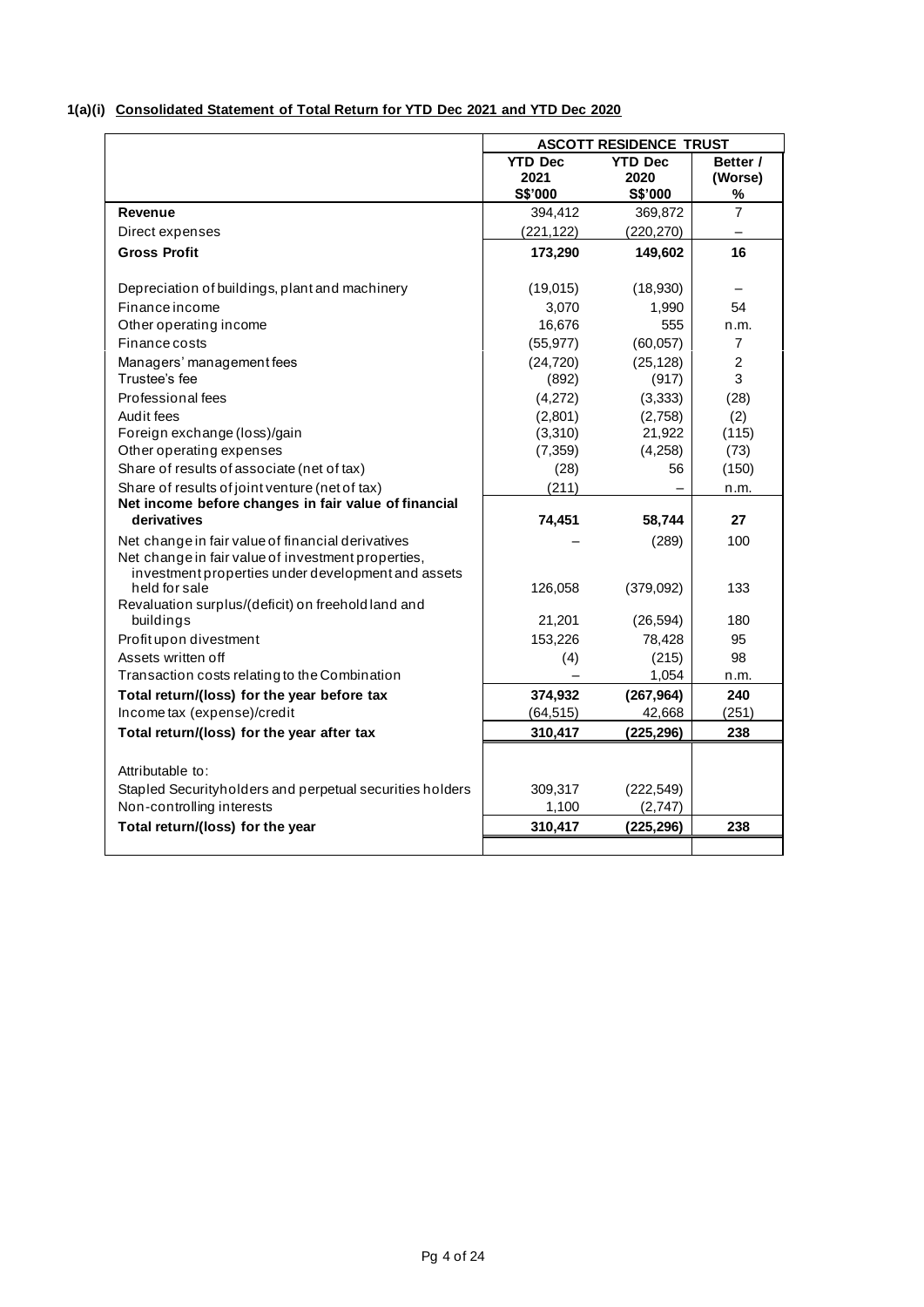## **1(a)(ii) Explanatory Notes to Consolidated Statement of Total Return**

## **A.1 Revenue and Gross profit**

Revenue for 2H 2021 of S\$209.4 million comprised S\$44.8 million (21% of total revenue) from properties on master leases, S\$9.6 million (5%) from properties on management contracts with minimum guaranteed income and S\$155.0 million (74%) from properties on management contracts.

Revenue for 2H 2021 increased by S\$48.0 million or 30% as compared to 2H 2020. This was mainly attributed to:

- higher revenue of S\$45.4 million from the existing portfolio
- additional contribution of S\$11.7 million from the acquisition of six student accommodation properties in US in FY 2021 and three rental housing properties in Japan (acquired in June 2021), partially offset by the
- decrease in revenue of S\$9.1 million from the divestments (namely, Ascott Guangzhou, Somerset Azabu East, Citadines City Centre Grenoble, Citadines Didot Montparnasse and Somerset Xu Hui Shanghai).

The Group achieved a revenue per available unit ("REVPAU") of S\$79 for 2H 2021, an increase of 61% as compared to 2H 2020.

Gross profit for 2H 2021 of S\$91.2 million comprised S\$40.1 million (44% of total gross profit) from properties on master leases, S\$2.9 million (3%) from properties on management contracts with minimum guaranteed income and S\$48.2 million (53%) from properties on management contracts.

As compared to 2H 2020, gross profit increased by S\$30.2 million or 49%.

On a same store basis, revenue and gross profit increased by 30% and 48% respectively.

Please refer to para 2(a) for a more detailed analysis.

## **A.2 Direct expenses include the following items:**

|                               | <b>ASCOTT RESIDENCE TRUST</b><br>2H 2021<br><b>S\$'000</b> | 2H 2020<br><b>S\$'000</b> | Better /<br>(Worse)<br>% |
|-------------------------------|------------------------------------------------------------|---------------------------|--------------------------|
| Depreciation and amortisation | (7, 435)                                                   | (7, 532)                  |                          |
| Staff costs <sup>1</sup>      | (34,902)                                                   | (25,016)                  | (40)                     |

Note:

1. Staff costs were higher in 2H 2021 mainly due to lower wage subsidies in 2H 2021 from the government in the different countries which ART operates in.

#### **A.3 Depreciation of buildings, plant and machinery**

This relates to the depreciation of buildings, plant and machinery for the properties in Australia held by Ascott BT Group.

#### **A.4 Other operating income**

Other operating income was higher in 2H 2021 mainly due to:

- forgiveness of the government assisted bank loans amounting to S\$2.8 million
- insurance claim of S\$2.3 million for some of hotels in Australia
- government grant of S\$0.8 million for the properties in Belgium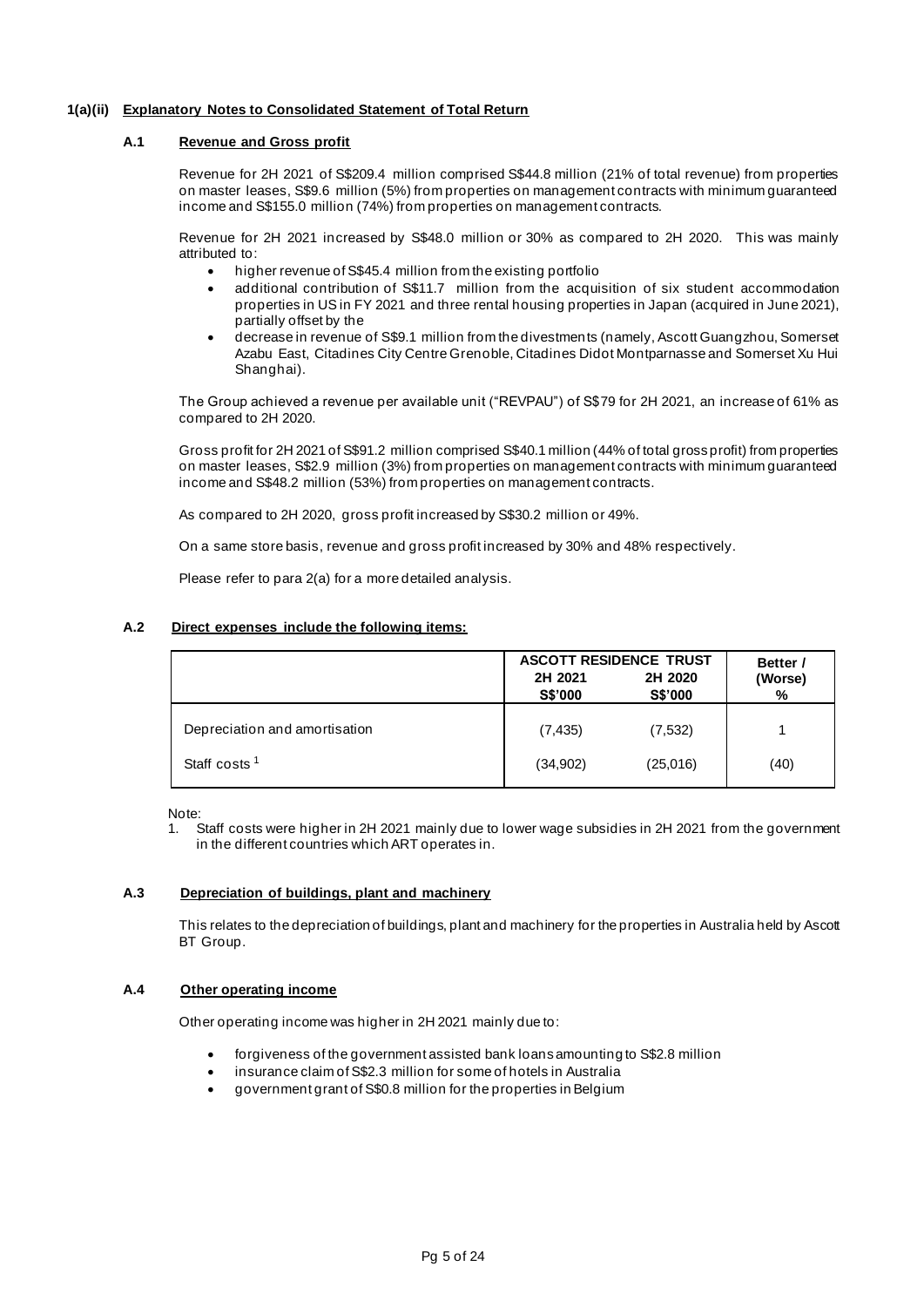## **A.5 Finance income / Finance costs**

Finance income was higher in 2H 2020 mainly due to more fixed deposit placements.

Finance costs were lower in 2H 2021 mainly due to lower interest rates, lower loan principal and repayment of bank loans with the divestment proceeds. These decreases were partially offset by the interest expense incurred on the new bank loans drawn down for the acquisitions in FY 2021.

## **A. 6 Managers' management fees**

Manages' management fees were higher in 2H 2021 mainly due to higher performance fee (arising from stronger operating performance).

## **A.7 Foreign exchange (loss)/gain**

The foreign exchange loss recognised in 2H 2021 mainly comprised unrealised exchange loss of S\$17.9 million and realised exchange gain of S\$1.0 million (mainly arising from gain on the settlement of shareholders' loans).

The unrealised exchange loss in 2H 2021 mainly arose from AUD, EUR and JPY denominated shareholders' loans extended to the Group's subsidiaries as a result of the depreciation of these currencies against SGD as at balance sheet date.

The foreign exchange gain recognised in 2H 2020 mainly comprised unrealised exchange gain of S\$10.7 million and realised exchange gain of S\$0.6 million (mainly arising from repayment of foreign currency bank loans with the divestment proceeds and gain on the foreign currency forward contracts).

The unrealised exchange gain in 2H 2020 mainly arose from EUR and AUD denominated shareholders' loans extended to the Group's subsidiaries as a result of the appreciation of these currencies against SGD as at balance sheet date and unrealised exchange gain on USD bank loans recorded by the China subsidiaries arising from the deprecation of USD against RMB, partially offset by unrealised exchange loss on USD and JPY denominated shareholders' loans extended to the Group's subsidiaries due to depreciation of these currencies against SGD.

#### **A.8 Other operating expenses**

Other operating expenses were lower in 2H 2021 mainly due to lower provision for doubtful debts.

## **A.9 Net change in fair value of financial derivatives**

This mainly relates to the fair value change of foreign currency forward contracts (entered into to hedge distribution income).

#### **A.10 Net change in fair value of investment properties, investment properties under development and assets held for sale Revaluation surplus/(deficit) on freehold land and buildings**

This relates to the surplus on revaluation of investment properties, investment properties under development and assets held for sale. The surplus for 2H 2021 resulted mainly from higher valuation of the Group's properties in Europe, Japan and USA, partially offset by lower valuation from the properties in Philippines and Vietnam.

The revaluation surplus on freehold land and buildings relates to the hotels in Australia.

In 2H 2020, the deficit on revaluation of investment properties, assets held for sale and freehold land and buildings resulted mainly from lower valuation of the Group's properties in all countries.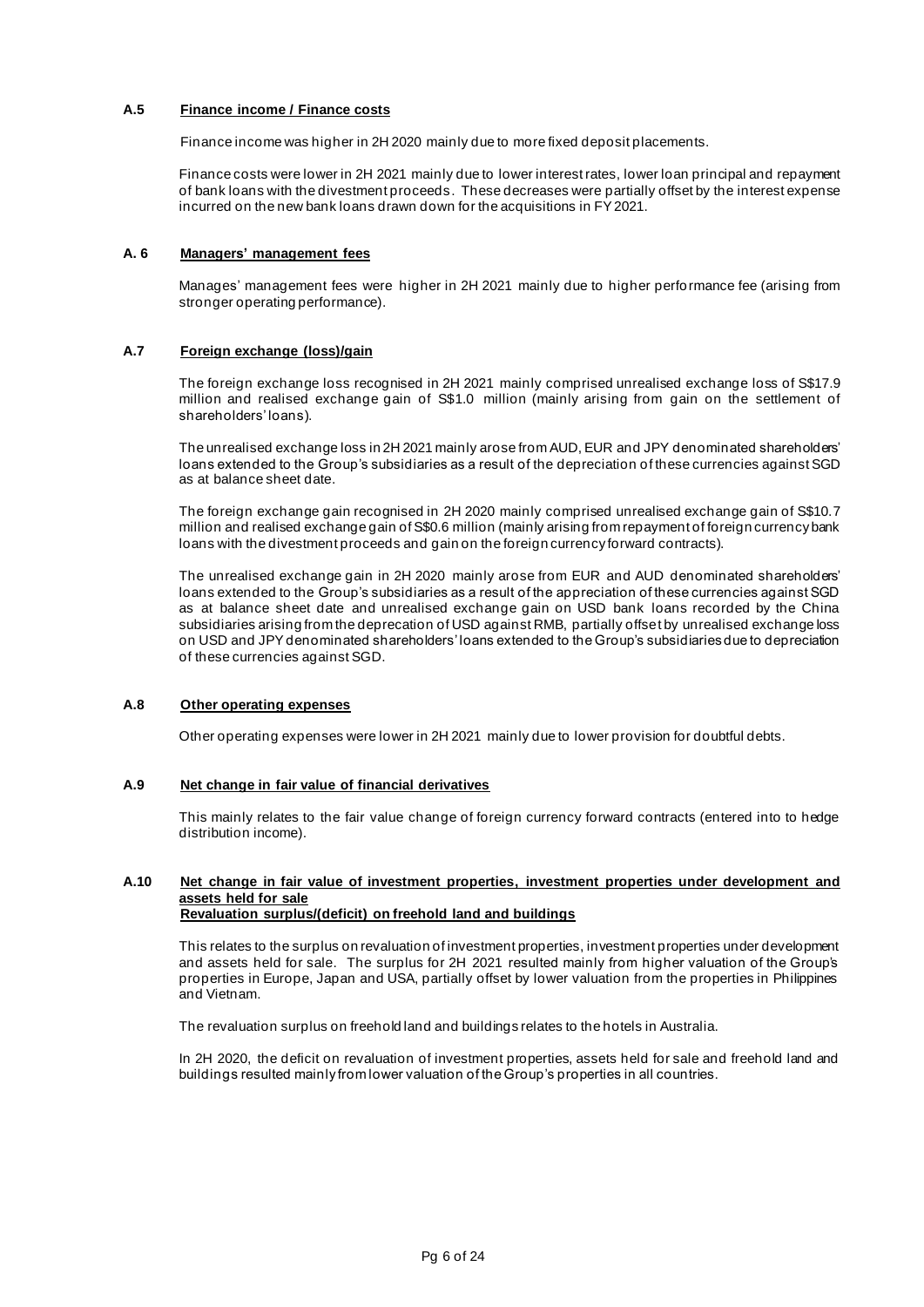## **A.11 Profit upon divestment**

In 2H 2021, this mainly relates to the profit from divestment of:

- (1) Ascott Guangzhou (arising from the completion accounts adjustments)
- (2) sale of one strata unit at Somerset Grand Citra Jakarta.

In 2H 2020, this mainly relates to the profit from divestment of:

- (1) Ascott Guangzhou, pursuant to the announcement on 27 July 2020.
- (2) Somerset Azabu East. The divestment was completed on 23 December 2020.
- (3) Somerset Liang Court Singapore (arising from reversal of accrued transaction costs previously provided at 31 December 2019).

## **A.12 Transaction costs relating to the Combination**

The transaction costs were incurred for the combination with A-HTRUST. While these transaction costs were recognised in the Statement of Total Return, it does not have any impact on income available for distribution to Stapled Securityholders.

In 2H 2020, this relates to the reversal of transaction costs no longer required.

#### **A.13 Income tax (expense)/credit**

Taxation for 2H 2021 was higher by S\$84.2 million mainly due to deferred tax liability provided on the fair value surplus recognised.

In 2H 2020, taxation was lower due to reversal of deferred tax liability previously provided on the fair value surplus in FY 2019.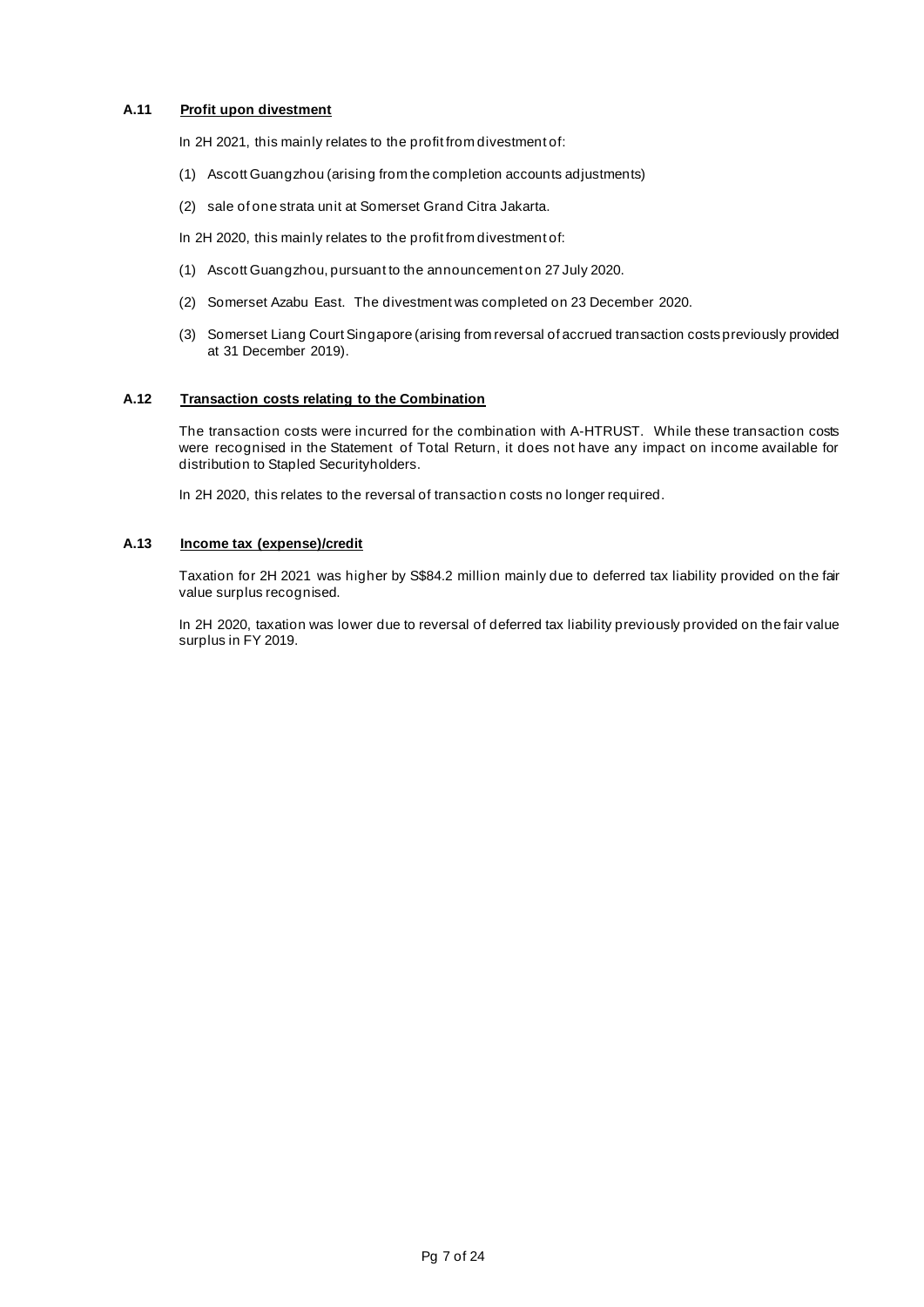## **1(b)(i) Statement of Financial Position**

|                                         |             | <b>ASCOTT RESIDENCE TRUST</b> |               |  |  |  |  |
|-----------------------------------------|-------------|-------------------------------|---------------|--|--|--|--|
|                                         |             | 31 Dec 2021                   | 31 Dec 2020   |  |  |  |  |
|                                         | <b>Note</b> | S\$'000                       | S\$'000       |  |  |  |  |
| <b>Non-Current Assets</b>               |             |                               |               |  |  |  |  |
| Investment properties                   | <b>B.1</b>  | 6,297,854                     | 5,687,743     |  |  |  |  |
| Property, plant and equipment           |             | 624,767                       | 609,279       |  |  |  |  |
| Investment properties under development | B.2         | 302,863                       | 229,900       |  |  |  |  |
| Associate                               |             | 3,013                         | 3,026         |  |  |  |  |
| Joint venture                           | B.3         | 13,800                        |               |  |  |  |  |
| Financial derivative assets             | <b>B.4</b>  | 19,911                        | 5,233         |  |  |  |  |
| Deferred tax assets                     |             | 7,576                         | 6,462         |  |  |  |  |
|                                         |             | 7,269,784                     | 6,541,643     |  |  |  |  |
| <b>Current Assets</b>                   |             |                               |               |  |  |  |  |
| Inventories                             |             | 334                           | 338           |  |  |  |  |
| Trade and other receivables             | B.5         | 104,429                       | 103,238       |  |  |  |  |
| Assets held for sale                    | B.6         | 1,519                         | 31,904        |  |  |  |  |
| Financial derivative assets             | B.4         | 10,848                        |               |  |  |  |  |
| Cash and cash equivalents               | B.7         | 346,332                       | 486,703       |  |  |  |  |
|                                         | <b>B.15</b> | 463,462                       | 622,183       |  |  |  |  |
| <b>Total Assets</b>                     |             | 7,733,246                     | 7,163,826     |  |  |  |  |
|                                         |             |                               |               |  |  |  |  |
| <b>Non-Current Liabilities</b>          |             |                               |               |  |  |  |  |
| <b>Financial liabilities</b>            | <b>B.13</b> | (1,964,739)                   | (2, 129, 414) |  |  |  |  |
| Financial derivative liabilities        | B.4         | (1,100)                       | (28, 915)     |  |  |  |  |
| Trade and other payables                | B.8         | (9,618)                       | (16, 689)     |  |  |  |  |
| Deferred income                         | <b>B.9</b>  | (1, 128)                      | (2, 385)      |  |  |  |  |
| Deferred tax liabilities                | <b>B.10</b> | (149, 785)                    | (131, 757)    |  |  |  |  |
| Lease liabilities                       | <b>B.11</b> | (267, 238)                    | (275, 056)    |  |  |  |  |
|                                         |             | (2,393,608)                   | (2,584,216)   |  |  |  |  |
|                                         |             |                               |               |  |  |  |  |
| <b>Current Liabilities</b>              |             |                               |               |  |  |  |  |
| <b>Financial liabilities</b>            | <b>B.13</b> | (764, 185)                    | (333,081)     |  |  |  |  |
| Financial derivative liabilities        | B.4         | (728)                         | (645)         |  |  |  |  |
| Trade and other payables                | <b>B.12</b> | (166, 562)                    | (185, 455)    |  |  |  |  |
| Deferred income                         | B.9         | (969)                         | (1,935)       |  |  |  |  |
| <b>Current tax liabilities</b>          |             | (30, 834)                     | (8, 168)      |  |  |  |  |
| Lease liabilities                       | <b>B.11</b> | (8,641)                       | (8, 256)      |  |  |  |  |
|                                         | <b>B.15</b> | (971, 919)                    | (537, 540)    |  |  |  |  |
| <b>Total Liabilities</b>                |             | (3.365.527)                   | (3.121.756)   |  |  |  |  |
| <b>Net Assets</b>                       |             | 4,367,719                     | 4,042,070     |  |  |  |  |
|                                         |             |                               |               |  |  |  |  |
| Represented by:                         |             |                               |               |  |  |  |  |
| Stapled Securityholders' funds          |             | 3,890,860                     | 3,567,251     |  |  |  |  |
| Perpetual securities holders            | <b>B.14</b> | 396,298                       | 396,298       |  |  |  |  |
| Non-controlling interests               |             | 80,561                        | 78,521        |  |  |  |  |
| <b>Total Equity</b>                     |             | 4,367,719                     | 4,042,070     |  |  |  |  |
|                                         |             |                               |               |  |  |  |  |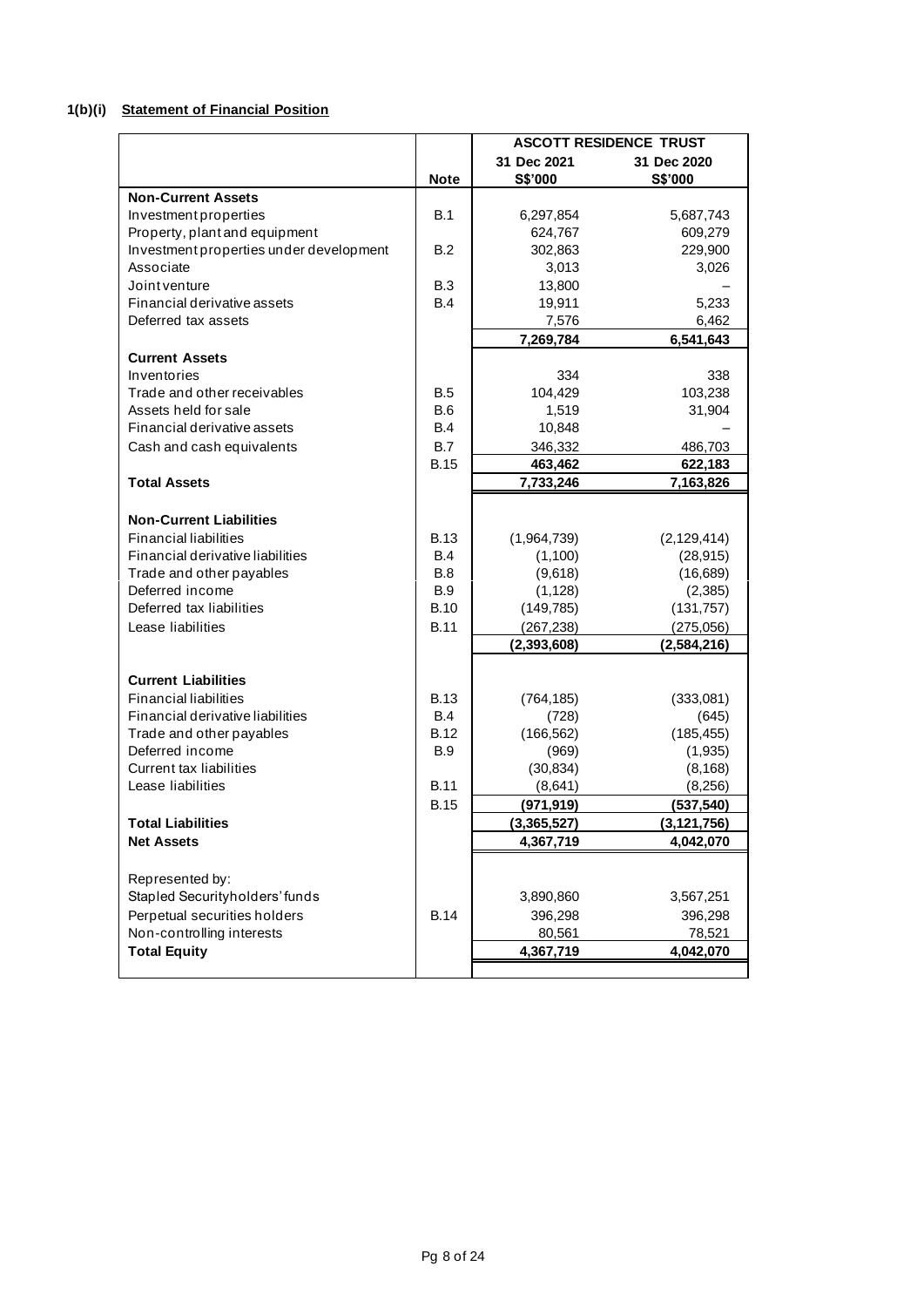## **1(b)(ii) Explanatory Notes to Statement of Financial Position**

### **B.1 Investment properties**

The increase in the Group's investment properties as at 31 December 2021 was mainly due to:

- acquisition of Paloma West Midtown in February 2021, three rental housing properties in Japan in June 2021 and acquisition of five student accommodation properties in USA in 2H 2021; and
- increase in valuation on 31 December 2021.

These increases are partially offset by the:

- divestment of Somerset Xu Hui Shanghai, Citadines Didot Montparnasse Paris and Citadines City Centre Grenoble in 2021;
- reclassification of nine strata units at Somerset Grand Citra Jakarta from "investment properties" to "assets held for sale" pursuant to the planned divestment of these units as at 31 December 2021; and
- foreign currency translation differences (mainly from translating the Group's investment properties as a result of the depreciation of JPY and EUR against SGD, mitigated by appreciation of RMB against SGD).

#### **B.2 Investment properties under development**

Investment property under development as at 31 December 2021 relates to the redevelopment of Somerset Liang Court Singapore and the development of lyf one-north Singapore (soft opening in Q4 2021 and will be fully opened in 2022).

## **B.3 Joint venture**

On 16 June 2021, ART announced that it will jointly invest and develop a freehold student accommodation asset located in South Carolina, USA with The Ascott Limited ("Ascott"). At the initial stage, Ascott and ART will jointly invest in the asset to own 45% stake each. A third-party partner will own the remaining 10% stake.

The balance as at 31 December 2021 mainly relates to the loan extended to the joint venture.

### **B.4 Financial derivative assets / liabilities**

The financial derivatives relate to the fair value of interest rate swaps (entered into to hedge interest rate risk) and fair value of cross currency swaps (entered into to hedge foreign currency risk).

## **B.5 Trade and other receivables**

The increase in the Group's trade and other receivables as at 31 December 2021 was mainly due to higher trade receivables, partially offset by the receipt of the balance consideration for the divestment of Ascott Guangzhou.

#### **B.6 Assets held for sale**

The assets held for sale as at 31 December 2021 relate to the nine strata units at Somerset Grand Citra Jakarta pursuant to the planned divestment of these units as at 31 December 2021.

The assets held for sale as at 31 December 2020 relate to Citadines Didot Montparnasse Paris and Citadines City Centre Grenoble pursuant to the signing of the sale and purchase agreements in 2020. The divestments have been completed in 1H 2021.

## **B.7 Cash and cash equivalents**

The decrease in the Group's cash and cash equivalents as at 31 December 2021 was mainly due to acquisition of investment properties, partially offset by proceeds from divestment and cash generated from operations.

#### **B.8 Trade and other payables (non-current)**

Trade and other payables (non-current) mainly comprised of rental and other deposits.

The decrease in the trade and other payables (non -current) as at 31 December 2021 was mainly due to the set-off of the security deposit of \$6.9 million for Park Hotel Clarke Quay (currently known as Riverside Hotel Robertson Quay) against the outstanding trade receivables.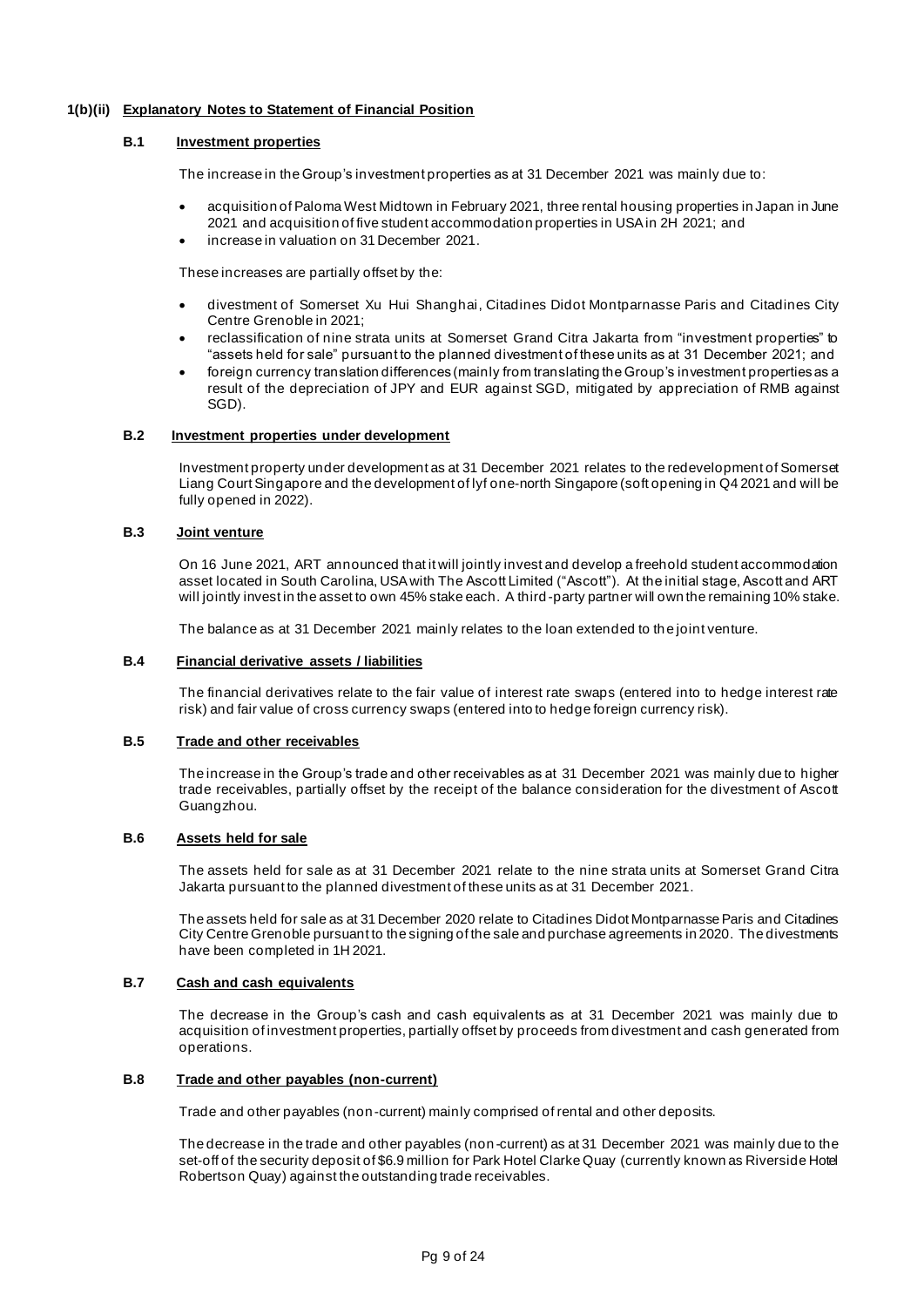## **B.9 Deferred income (current and non-current)**

Deferred income of the Group relates to the following:

- (a) cash reimbursement received from Accor for its 50% share of the AUD30.0 million capital expenditure incurred by the Accor Australia hotels for refurbishment works which was completed in 2013. The reimbursement by Accor is conditional upon th e non-termination of the hotel management agreement signed between Ascendas Hotel Investment Company Pty Limited and Accor prior to 30 June 2017 and on a pro-rata basis if the termination occurs after 30 June 2017 but before 30 June 2022; and
- (b) the difference between the considerations received for rental deposits and its fair value at initial recognition.

The decrease in deferred income as at 31 December 2021 was mainly due to the amortisation of deferred income recognised in FY2021.

## **B.10 Deferred tax liabilities**

The increase in deferred tax liabilities as at 31 December 2021 was mainly due to deferred tax liability provided on the fair value surplus recognised in FY 2021.

## **B.11 Lease liabilities**

The lease liabilities as at 31 December 2021 refer to the liabilities arising from the adoption of FRS 116 *Leases*.

## **B.12 Trade and other payables (current)**

The decrease in the trade and other payables as at 31 December 2021 was mainly due to the refund of the deposits previously received for the divestment of Citadines Xinghai Suzhou and Citadines Zhuankou Wuhan upon the termination of the sale and purchase agreements in January 2021, and recognition of the deposit previously received for Somerset Xu Hui Shanghai as divestment gain upon completion of the divestment in 1H 2021.

## **B.13 Financial liabilities**

The increase in current financial liabilities as at 31 December 2021 was mainly due to higher amount of bank loans and medium term notes which fall due in the next 12 months.

The decrease in non-current financial liabilities as at 31 December 2021 was mainly due to lower portion of non-current bank loans and medium term notes, repayment of bank loans with the divestment proceeds and the translation differences arising from translating the foreign currency borrowings as a result of the depreciation of JPY against SGD. These decreases were partially offset by the loans drawn down to finance the acquisitions in FY 2021.

#### **Capital management**

As at 31 December 2021, the Group's gearing was 37.1%, well below the 50% gearing limit allowable under the property funds appendix issued by the Monetary Authority of Singapore. In this regard, the lease liabilities recognised by virtue of FRS 116 were excluded as these operating leases were entered into in the ordinary course of business and were in effect before 1 January 2019. The average cost of debts was 1.6% per annum, with a 12-month trailing interest cover of 3.7 times. S\$2,018 million or 74% of the Group's borrowings are effectively on fixed interest rates, of which S\$611 million is due in the next 12 months.

Out of the Group's total borrowings, 28% falls due in 2022, 25% falls due in 2023, 19% falls due in 2024, 11% falls due in 2025 and the balance falls due after 2025.

The Managers adopt a proactive capital management strategy and has commenced discussions to refinance the loan facilities due in 2022, ahead of their maturity dates.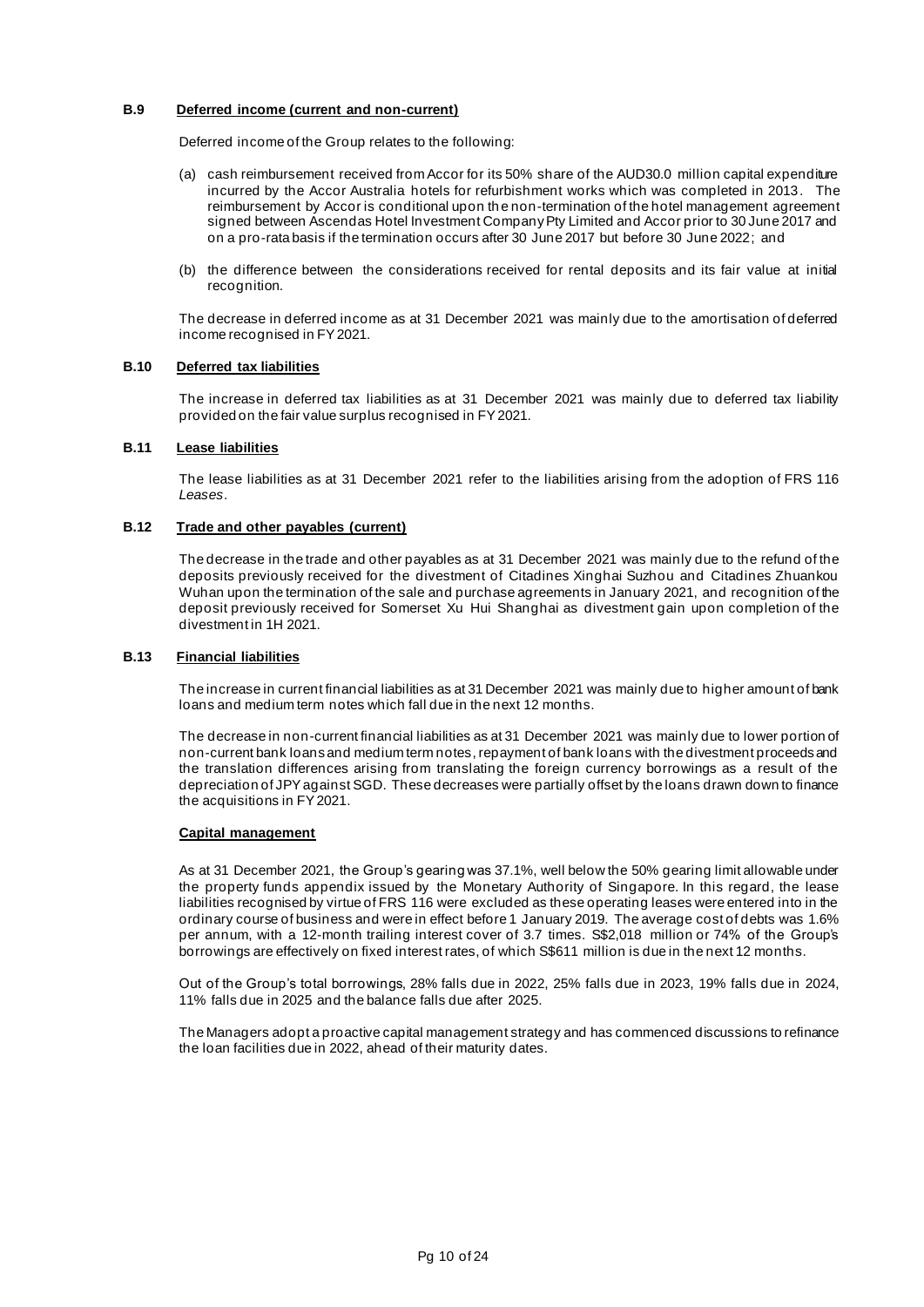## **B.14 Perpetual securities**

On 30 June 2015, Ascott Reit issued S\$250.0 million of fixed rate perpetual securities with an initial distribution rate of 4.68% per annum, with the first distribution rate reset falling on 30 June 2020 and subsequent resets occurring every five years thereafter. As announced on 29 May 2020, the S\$250.0 million perpetual securities would not be redeemed. The distribution rate applicable to the perpetual securities was reset to 3.07% per annum on 30 June 2020.

On 4 September 2019, Ascott Reit issued S\$150.0 million of fixed rate perpetual securities with an initial distribution rate of 3.88% per annum, with the first distribution rate reset falling on 4 September 2024 and subsequent resets occurring every five years thereafter. The proceeds were used to redeem the S\$150.0 million perpetual securities with its first call date on 27 October 2019.

Distributions are payable semi-annually in arrears at the discretion of Ascott Reit and will be non-cumulative. The perpetual securities have no fixed redemption date and redemption is at the option of Ascott Reit in accordance with the terms of issue of the perpetual securities.

### **B.15 Working capital**

Notwithstanding the net current liabilities position, based on the Group's available financial resources, the Managers are of the opinion that the Group will be able to refinance its borrowings and meet its current obligations as and when they fall due.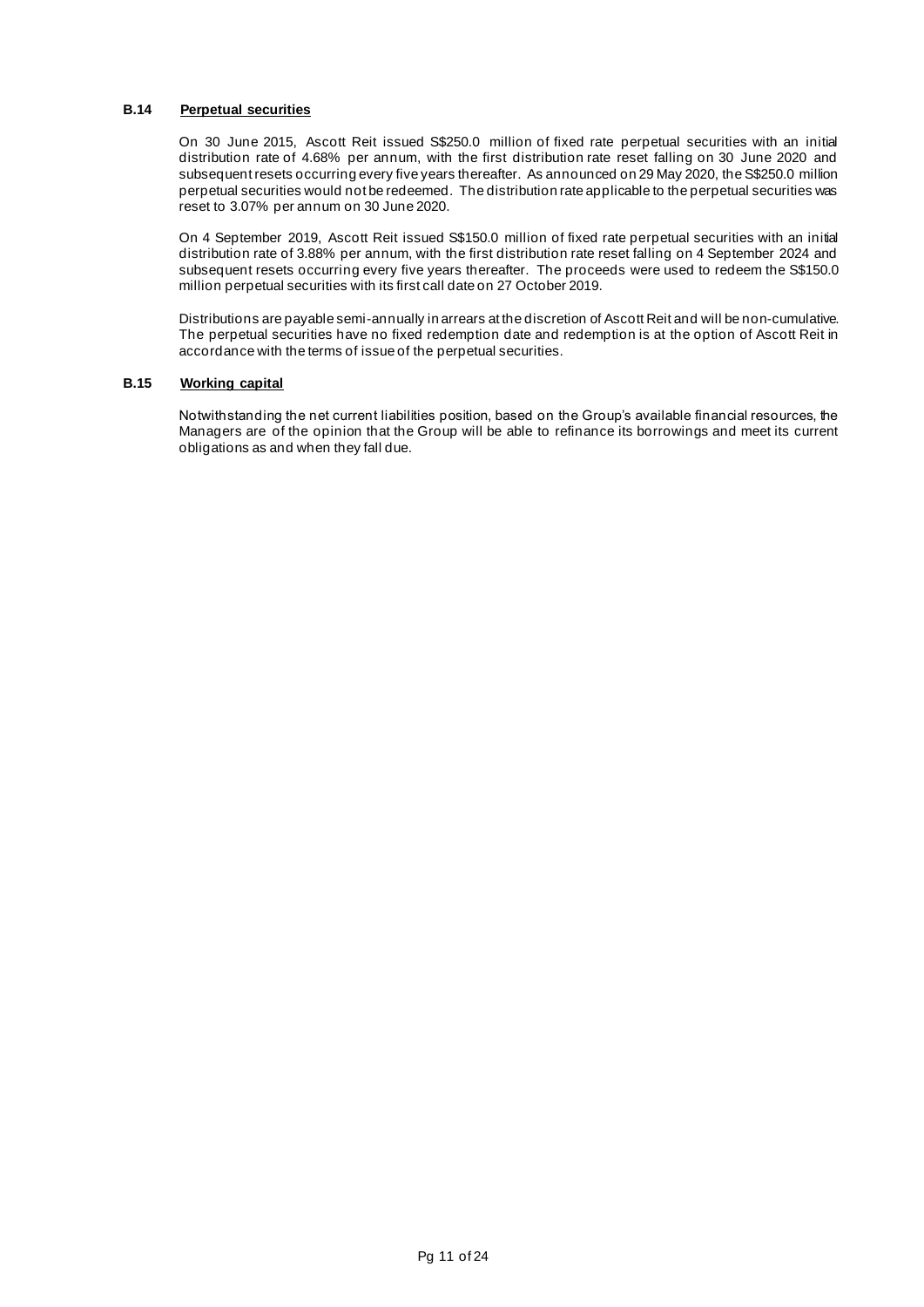### **2. Group Performance Review**

## **2(a) Revenue and Gross Profit Analysis – 2H 2021 vs 2H 2020 (Local Currency ("LC")**

|                                                               |                  |          | Revenue <sup>1</sup> |                          |                   |          | Gross Profit <sup>1</sup> |                          |      | <b>REVPAU Analysis<sup>2</sup></b><br>Better/ |                          |                          |
|---------------------------------------------------------------|------------------|----------|----------------------|--------------------------|-------------------|----------|---------------------------|--------------------------|------|-----------------------------------------------|--------------------------|--------------------------|
|                                                               |                  | 2H 2021  | 2H 2020              | Better/(Worse)           |                   | 2H 2021  | 2H 2020                   | Better/(Worse)           |      | 2H 2021                                       | 2H 2020                  | (Worse)                  |
|                                                               |                  | LC'm     |                      | LC'm                     | $\%$              | LC'm     |                           | LC'm                     | %    | LC/day                                        |                          | %                        |
| <b>Master Leases</b>                                          |                  |          |                      |                          |                   |          |                           |                          |      |                                               |                          |                          |
| Australia                                                     | <b>AUD</b>       | 2.2      | 2.8                  | (0.6)                    | (21)              | 2.1      | 2.5                       | (0.4)                    | (16) |                                               | $\overline{\phantom{m}}$ | $\overline{\phantom{0}}$ |
| France                                                        | <b>EUR</b>       | 8.6      | 5.2                  | 3.4                      | 65                | 8.1      | 4.1                       | 4.0                      | 98   |                                               | $\qquad \qquad -$        | $\overline{\phantom{m}}$ |
| Germany                                                       | <b>EUR</b>       | 4.7      | 4.7                  | $\overline{\phantom{m}}$ | $\qquad \qquad -$ | 4.3      | 4.3                       | $\overline{\phantom{m}}$ |      |                                               | $\overline{\phantom{m}}$ | $\overline{\phantom{0}}$ |
| Japan                                                         | <b>JPY</b>       | 1,028.6  | 1,037.1              | (8.5)                    | (1)               | 896.0    | 912.8                     | (16.8)                   | (2)  |                                               | $\overline{\phantom{m}}$ |                          |
| Singapore                                                     | S\$              | 6.6      | 9.5                  | (2.9)                    | (31)              | 5.3      | 8.1                       | (2.8)                    | (35) |                                               | $\qquad \qquad -$        | $\overline{\phantom{m}}$ |
| South Korea                                                   | <b>KRW</b>       | 1,958.1  | 1,785.7              | 172.4                    | 10                | 1,741.4  | 1,526.2                   | 215.2                    | 14   | $\qquad \qquad -$                             | $\qquad \qquad -$        | $\overline{\phantom{m}}$ |
| <b>Management contracts with</b><br>minimum quaranteed income |                  |          |                      |                          |                   |          |                           |                          |      |                                               |                          |                          |
| Belgium                                                       | <b>EUR</b>       | 2.5      | 1.8                  | 0.7                      | 39                | 0.1      | 0.3                       | (0.2)                    | (67) | 41                                            | 12                       | 242                      |
| Spain                                                         | <b>EUR</b>       | 1.8      | 1.1                  | 0.7                      | 64                | 0.7      | 0.4                       | 0.3                      | 75   | 66                                            | $\overline{7}$           | 843                      |
| <b>United Kingdom</b>                                         | GBP              | 1.6      | 1.6                  | $\overline{\phantom{m}}$ | $\qquad \qquad -$ | 0.8      | 1.1                       | (0.3)                    | (27) | 91                                            | 34                       | 168                      |
| <b>Management contracts</b>                                   |                  |          |                      |                          |                   |          |                           |                          |      |                                               |                          |                          |
| Australia                                                     | <b>AUD</b>       | 41.0     | 36.0                 | 5.0                      | 14                | 5.2      | 5.6                       | (0.4)                    | (7)  | 64                                            | 46                       | 39                       |
| China                                                         | <b>RMB</b>       | 58.2     | 92.3                 | (34.1)                   | (37)              | 11.8     | 25.4                      | (13.6)                   | (54) | 265                                           | 326                      | (19)                     |
| Indonesia                                                     | <b>IDR</b>       | 54,185.6 | 49,622.9             | 4,562.7                  | 9                 | 11,987.7 | 9,761.4                   | 2,226.3                  | 23   | 738                                           | 648                      | 14                       |
| Japan                                                         | <b>JPY</b>       | 1,545.5  | 1,117.9              | 427.6                    | 38                | 868.8    | 517.5                     | 351.3                    | 68   | 4,117                                         | 1,793                    | 130                      |
| Malaysia                                                      | <b>MYR</b>       | 3.9      | 3.6                  | 0.3                      | 8                 | 0.2      | (0.2)                     | 0.4                      | 200  | 99                                            | 94                       | 5                        |
| Philippines                                                   | PHP              | 303.1    | 181.5                | 121.6                    | 67                | 83.8     | (14.9)                    | 98.7                     | 662  | 3,054                                         | 1,689                    | 81                       |
| Singapore                                                     | S\$              | 5.5      | 2.6                  | 2.9                      | 112               | 1.5      | 0.3                       | 1.2                      | 400  | 65                                            | 70                       | (7)                      |
| United Kingdom                                                | <b>GBP</b>       | 7.5      | 2.4                  | 5.1                      | 213               | 3.9      | $\overline{\phantom{m}}$  | 3.9                      | n.m. | 76                                            | 21                       | 262                      |
| United States of America                                      | <b>USD</b>       | 28.8     | 9.4                  | 19.4                     | 206               | 9.7      | (2.6)                     | 12.3                     | 473  | 117                                           | 49                       | 139                      |
| Vietnam                                                       | VND <sup>1</sup> | 169.0    | 194.0                | (25.0)                   | (13)              | 85.8     | 97.5                      | (11.7)                   | (12) | 640                                           | 733                      | (13)                     |

 $1$  Revenue and Gross Profit figures are stated in millions, except for VND which are stated in billions.

 $^2$  REVPAU for Japan refers to serviced residences and excludes rental housing. REVPAU for United States of America excludes the student accommodation properties. REVPAU for IDR and VND are stated in thousands.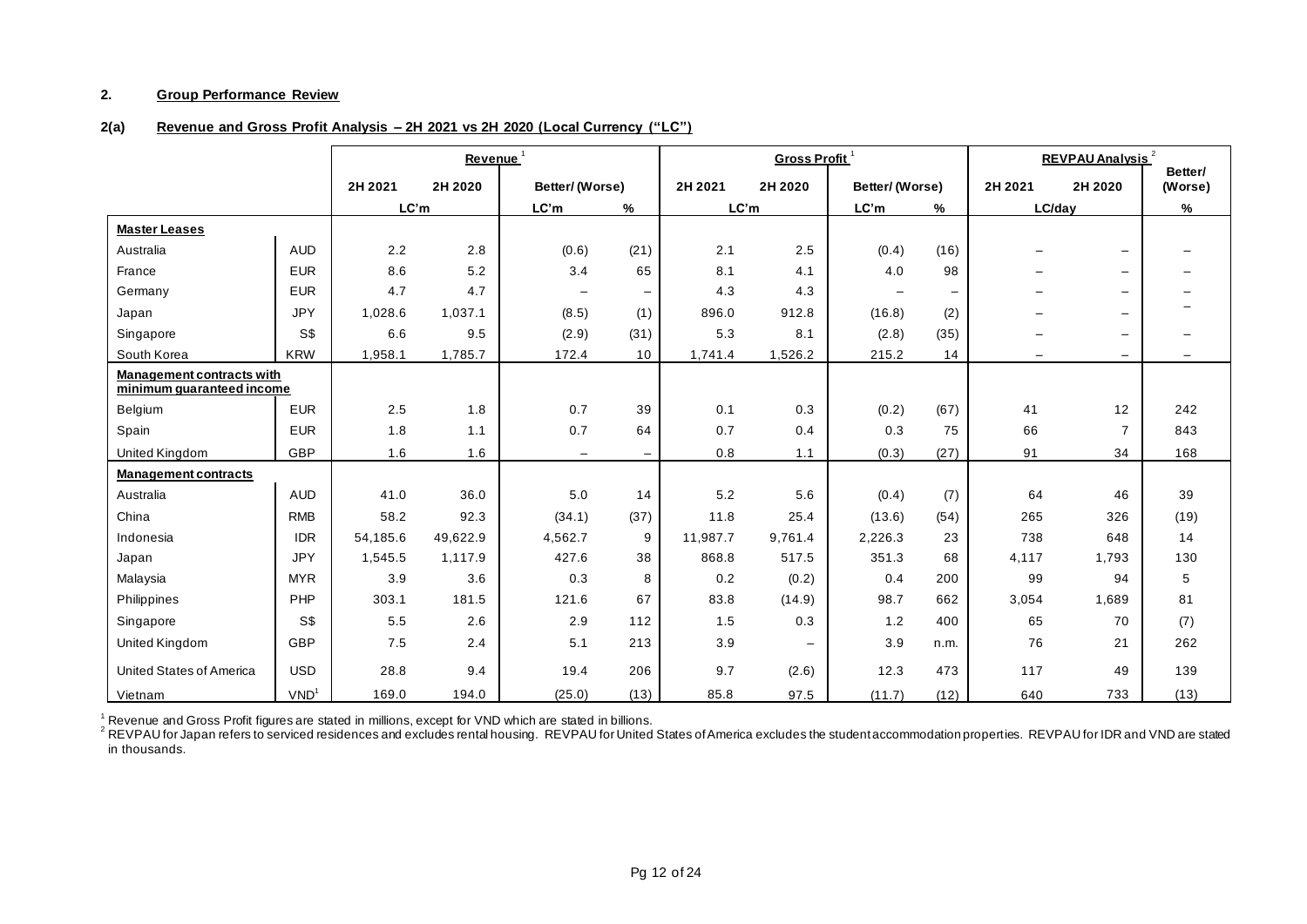## **2(a) Revenue and Gross Profit Analysis – 2H 2021 vs. 2H 2020 (S\$)**

|                                                                        | Revenue    |            |                          |                          |            | <b>Gross Profit</b>      |                          |                | <b>REVPAU Analysis<sup>1</sup></b> |                          |                    |
|------------------------------------------------------------------------|------------|------------|--------------------------|--------------------------|------------|--------------------------|--------------------------|----------------|------------------------------------|--------------------------|--------------------|
|                                                                        | 2H<br>2021 | 2H<br>2020 | Better/(Worse)           |                          | 2H<br>2021 | 2H<br>2020               |                          | Better/(Worse) | 2H<br>2021                         | 2H<br>2020               | Better/<br>(Worse) |
|                                                                        |            | S\$'m      | S\$'m                    | %                        | S\$'m      |                          | S\$'m                    | %              | S\$/day                            |                          | %                  |
| <b>Master</b><br>Leases                                                |            |            |                          |                          |            |                          |                          |                |                                    |                          |                    |
| Australia                                                              | 2.3        | 2.8        | (0.5)                    | (18)                     | 2.1        | 2.5                      | (0.4)                    | (16)           |                                    |                          |                    |
| France                                                                 | 13.6       | 8.5        | 5.1                      | 60                       | 12.9       | 6.8                      | 6.1                      | 90             |                                    | $\overline{\phantom{0}}$ |                    |
| Germany                                                                | 7.5        | 7.5        | $\overline{\phantom{0}}$ | $\overline{\phantom{0}}$ | 6.9        | 6.9                      | $\overline{\phantom{0}}$ |                |                                    | $\qquad \qquad -$        |                    |
| Japan                                                                  | 12.5       | 13.4       | (0.9)                    | (7)                      | 10.9       | 11.8                     | (0.9)                    | (8)            |                                    | $\overline{\phantom{0}}$ |                    |
| Singapore                                                              | 6.6        | 9.5        | (2.9)                    | (31)                     | 5.3        | 8.1                      | (2.8)                    | (35)           |                                    |                          |                    |
| South Korea                                                            | 2.3        | 2.1        | 0.2                      | 10                       | 2.0        | 1.8                      | 0.2                      | 11             |                                    | $\overline{\phantom{0}}$ |                    |
| Sub-total                                                              | 44.8       | 43.8       | 1.0                      | $\overline{2}$           | 40.1       | 37.9                     | 2.2                      | 6              | $\overline{\phantom{0}}$           | $\overline{\phantom{0}}$ |                    |
| <b>Management</b><br>contracts<br>with minimum<br>guaranteed<br>income |            |            |                          |                          |            |                          |                          |                |                                    |                          |                    |
| Belgium                                                                | 3.9        | 2.9        | 1.0                      | 34                       | 0.2        | 0.5                      | (0.3)                    | (60)           | 65                                 | 20                       | 225                |
| Spain                                                                  | 2.8        | 1.7        | 1.1                      | 65                       | 1.1        | 0.7                      | 0.4                      | 57             | 105                                | 11                       | 855                |
| United<br>Kingdom                                                      | 2.9        | 2.8        | 0.1                      | $\overline{4}$           | 1.6        | 1.9                      | (0.3)                    | (16)           | 169                                | 60                       | 182                |
| Sub-total                                                              | 9.6        | 7.4        | $2.2$                    | 30                       | 2.9        | 3.1                      | (0.2)                    | (6)            | 92                                 | 25                       | 268                |
| Management<br>contracts                                                |            |            |                          |                          |            |                          |                          |                |                                    |                          |                    |
| Australia                                                              | 41.5       | 35.2       | 6.3                      | 18                       | 5.2        | 5.4                      | (0.2)                    | (4)            | 65                                 | 46                       | 41                 |
| China                                                                  | 12.2       | 18.5       | (6.3)                    | (34)                     | 2.5        | 5.0                      | (2.5)                    | (50)           | 55                                 | 65                       | (15)               |
| Indonesia                                                              | 5.1        | 4.6        | 0.5                      | 11                       | 1.1        | 0.9                      | 0.2                      | 22             | 69                                 | 60                       | 15                 |
| Japan                                                                  | 18.8       | 14.4       | 4.4                      | 31                       | 10.6       | 6.7                      | 3.9                      | 58             | 50                                 | 23                       | 117                |
| Malaysia                                                               | 1.3        | 1.2        | 0.1                      | 8                        | 0.1        | (0.1)                    | 0.2                      | 200            | 32                                 | 31                       | 3                  |
| Philippines                                                            | 8.3        | 5.1        | 3.2                      | 63                       | 2.3        | (0.4)                    | 2.7                      | 675            | 84                                 | 48                       | 75                 |
| Singapore                                                              | 5.5        | 2.6        | 2.9                      | 112                      | 1.5        | 0.3                      | 1.2                      | 400            | 65                                 | 70                       | (7)                |
| United<br>Kingdom                                                      | 14.0       | 4.2        | 9.8                      | 233                      | 7.0        | $\overline{\phantom{0}}$ | 7.0                      | n.m.           | 141                                | 36                       | 292                |
| <b>United States</b><br>of America                                     | 38.5       | 12.8       | 25.7                     | 201                      | 12.9       | (3.6)                    | 16.5                     | 458            | 156                                | 67                       | 133                |
| Vietnam                                                                | 9.8        | 11.6       | (1.8)                    | (16)                     | 5.0        | 5.8                      | (0.8)                    | (14)           | 37                                 | 44                       | (16)               |
| Sub-total                                                              | 155.0      | 110.2      | 44.8                     | 41                       | 48.2       | 20.0                     | 28.2                     | 141            | 78                                 | 50                       | 56                 |
| Group                                                                  | 209.4      | 161.4      | 48.0                     | 30                       | 91.2       | 61.0                     | 30.2                     | 49             | 79                                 | 49                       | 61                 |

 $^1$  REVPAU for Japan refers to serviced residences and excludes rental housing. REVPAU for United States of America excludes the student accommodation properties.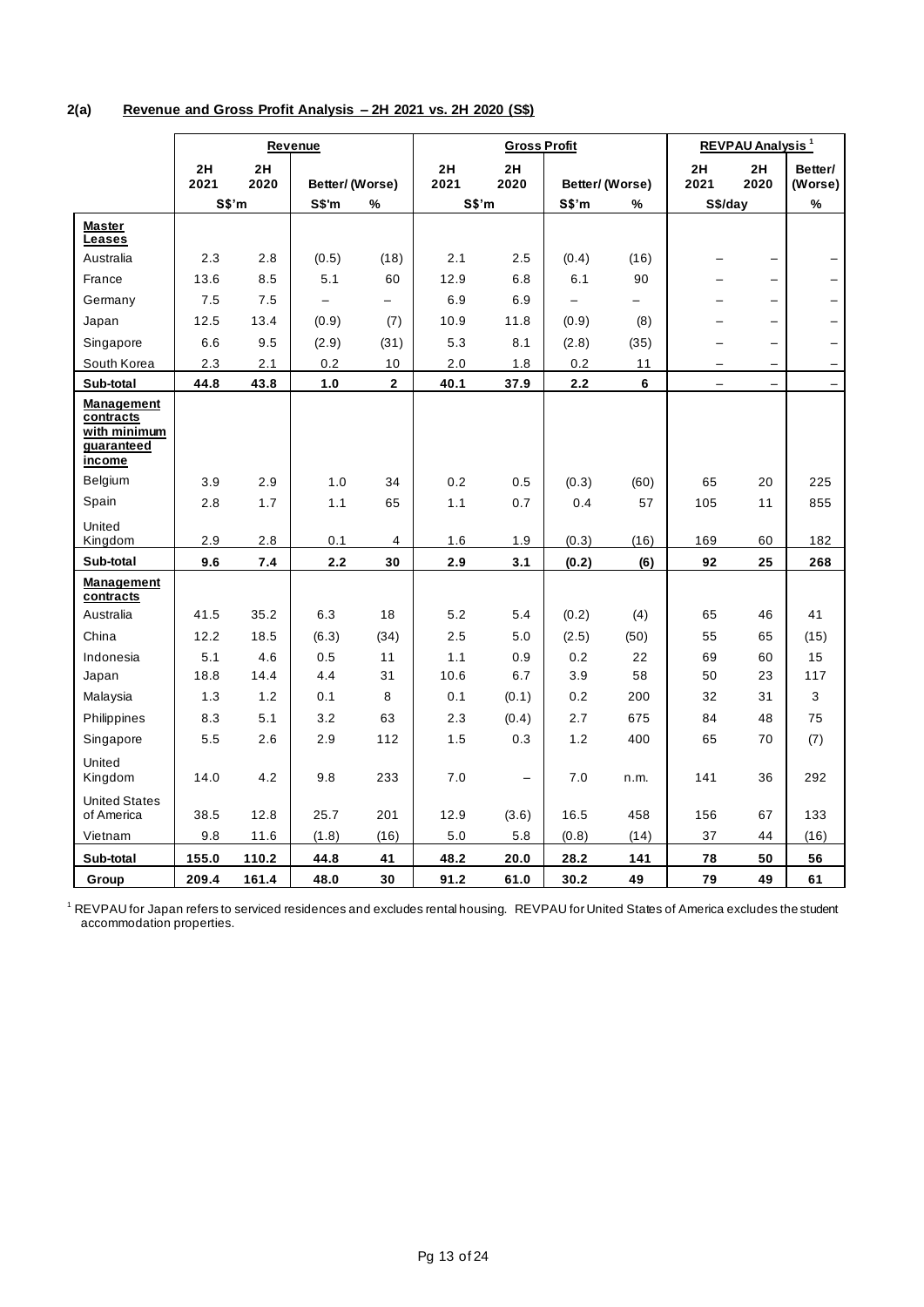## **Group**

Please refer to Note A.1 of para 1(a)(ii) for analysis of the Group's revenue and gross profit.

#### **Analysis By Country**

#### **A. Master Leases**

#### *Australia*

Revenue decreased by AUD 0.6 million or 21% due to higher rent waiver provided to the master lessees in view of Covid-19.

Gross profit decreased by AUD 0.4 million or 16% due to lower revenue, mitigated by lower operation & maintenance expense.

In SGD terms, revenue and gross profit decreased by S\$0.5 million or 18% and S\$0.4 million or 16% respectively due to lower underlying performance, partially offset by appreciation of AUD against SGD.

## *France*

Revenue increased by EUR 3.4 million or 65%. This was mainly due to absence of rent abatement in 2H 2021 and higher variable rent from four properties, partially offset by

- (a) divestment of two properties in 1H 2021;
- (b) change of rent structure from fixed to fixed and variable lease structure for six of the properties from 3 December 2020 and 1 January 2021 which resulted in lower rental income due to the ongoing Covid-19 situation; and
- (c) lower recovery of costs.

Gross profit increased by EUR 4.0 million or 98% due to higher revenue and reversal of over-provision of shared costs.

In SGD terms, revenue and gross profit increased by S\$5.1 million or 60% and S\$6.1 million or 90% respectively due to stronger underlying performance, mitigated by depreciation of EUR against SGD.

#### *Germany*

In EUR and SGD terms, revenue and gross profit remained stable due to higher variable rent, offset by rent waiver granted to one of the master lessees.

#### *Japan*

This relates to the contribution from the five hotels, namely Hotel WBF Kitasemba East, Hotel WBF Kitasemba West, Hotel WBF Honmachi, Sotetsu Grand Fresa Osaka-Namba and Sotetsu Grand Fresa Tokyo-Bay Ariake in Japan.

The master lessee of Hotel WBF Kitasemba East, Hotel WBF Kitasemba West and Hotel WBF Honmachi filed for civil rehabilitation on 27 April 2020. WBF Kitasemba East and WBF Kitasemba West are temporarily closed due to poor demand in Osaka.

Revenue decreased by JPY 8.5 million or 1% due to absence of revenue from Hotel WBF Kitasemba East and Hotel WBF Kitasemba West, partially offset by higher fixed rental for Hotel WBF Honmachi. Gross profit decreased by JPY 16.8 million or 2% due to lower revenue, coupled with higher operation & maintenance expense.

In SGD terms, revenue and gross profit decreased by S\$0.9 million or 7% and S\$0.9 million or 8% respectively due to lower underlying performance and depreciation of JPY against SGD.

#### *Singapore*

Revenue and gross profit decreased by S\$2.9 million or 31% and S\$2.8 million or 35% respectively due to the absence of master lease revenue from Park Hotel Clarke Quay (currently known as Riverside Hotel Robertson Quay ("RHRQ")). The master lease for Park Hotel Clarke Quay was terminated and ART took possession of the property in August 2021 as the tenant failed to make payment on the sum demanded for in the n otice of intended forfeiture. Actual contribution from the property for 2H 2021 was included in the management contracts category.

On a same store basis (excluding the contribution from Park Hotel Clarke Quay for 2H 2020), revenue increased by S\$1.1 million due to the rental relief provided to the master lessee as part of the Covid -19 relief measures in 2H 2020. Gross profit increased by S\$1.2 million due to higher revenue and lower property tax expense (due to reduction in annual value), partially offset by higher maintenance and sinking funds.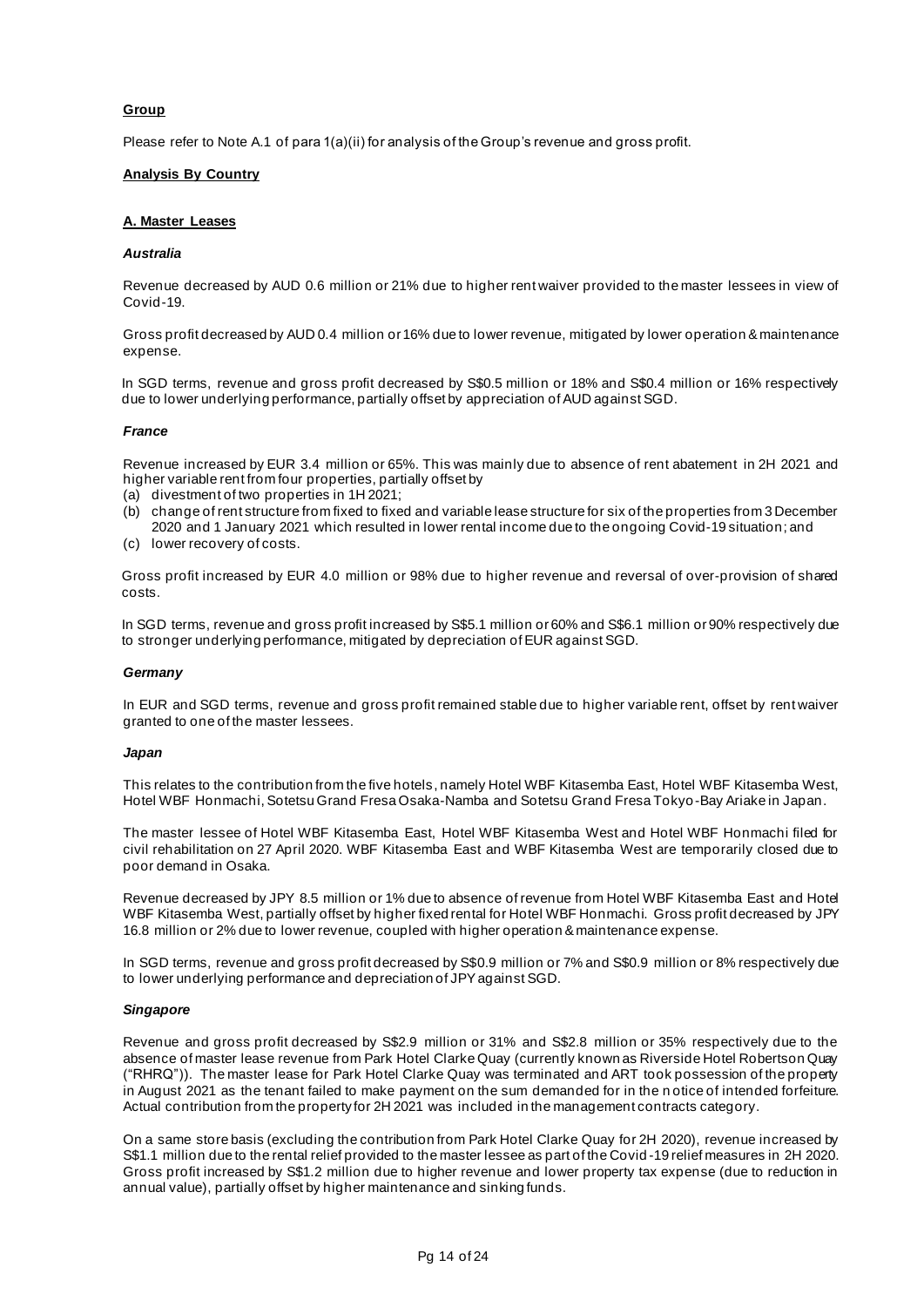### *South Korea*

Revenue increased by KRW 172.4 million or 10% due to higher variable rent as the operating performance of the property has improved in 2H 2021. Gross profit increased by KRW 215.2 million or 14% due to higher revenue, coupled with lower operation & maintenance expense and property tax expense.

Both revenue and gross profit, in SGD terms, increased by S\$0.2 million due to stronger underlying performance.

#### **B. Management contracts with minimum guaranteed income**

#### *Belgium*

Revenue increased by EUR 0.7 million or 39% due to recovery from Covid-19 in 2H 2021 and temporary closure of one of the properties in 2H 2020, partially offset by a reversal of over-provision of income top-up of EUR 0.4 million in 2H 2021 (income top-up from the property manager of EUR 0.8 million in 2H 2020). REVPAU increased by 242% in 2H 2021.

The income top-up was reversed in 2H 2021 due to improved performance of the properties and government grant income.

Despite higher revenue, gross profit decreased by EUR 0.2 million or 67% due to higher staff costs (as one of the properties was closed in 2H 2020), operation & maintenance expense and marketing expense.

In SGD terms, revenue increased by S\$1.0 million or 34% and gross profit decreased by S\$0.3 million or 60%.

#### *Spain*

Revenue increased by EUR 0.7 million or 64% due to recovery from Covid-19 in 2H 2021 and temporary closure of the property in 2H 2020, partially offset by a reversal of over-provision of income top-up of EUR 0.1 million in 2H 2021 (income top-up from the property manager of EUR 0.8 million in 2H 2020). REVPAU increased by 843% in 2H 2021.

Gross profit increased by EUR 0.3 million or 75% due to higher revenue, partially offset by higher staff costs, operation & maintenance expense and marketing expense.

In SGD terms, revenue and gross profit increased by S\$1.1 million or 65% and S\$0.4 million or 57% due to stronger underlying performance, mitigated by depreciation of EUR against SGD.

#### *United Kingdom*

Revenue and gross profit solely relate to the six months contribution from Citadines South Kensington.

Revenue remained stable due to higher operating revenue arising from higher domestic travel with recovery of the UK economy and progressive reopening of the borders, offset by absence of income top-up from the property manager (GBP 0.9 million in 2H 2020). REVPAU increased by 168% in 2H 2021.

Gross profit decreased by GBP 0.3 million or 27% due to higher staff costs (lower wage subsidies in 2H 2021), operation & maintenance expense and management fee, mitigated by lower property tax expense (due to refund of prior years' property tax, partially offset by lower business rates relief granted by the UK Govern ment).

In SGD terms, revenue increased by S\$0.1 million or 4% due to appreciation of GBP against SGD. Gross profit decreased by S\$0.3 million or 16%.

## **C. Management contracts**

#### *Australia*

Revenue increased by AUD 5.0 million or 14% due to stronger performance from the hotels, partially offset by weaker performance from the serviced residences. REVPAU increased by 39% in 2H 2021.

Revenue from the hotels increased due to progressive easing of restrictions and block bookings by the gover nment for self-isolation at some properties. In 2H 2020, revenue was affected by closure of the Australian borders to nonresidents, intra-state travel restrictions and lockdown measures in Australia.

Revenue from serviced residences was lower as there were block bookings from Australia's government, military and healthcare workers at some properties in 2H 2020.

Gross profit decreased by AUD 0.4 million or 7% due to higher staff costs (due to wage credit given by the government under the JobKeeper scheme in 2H 2020), property tax expense (due to reduction in land tax in 2H 2020) and marketing expense, mitigated by higher revenue.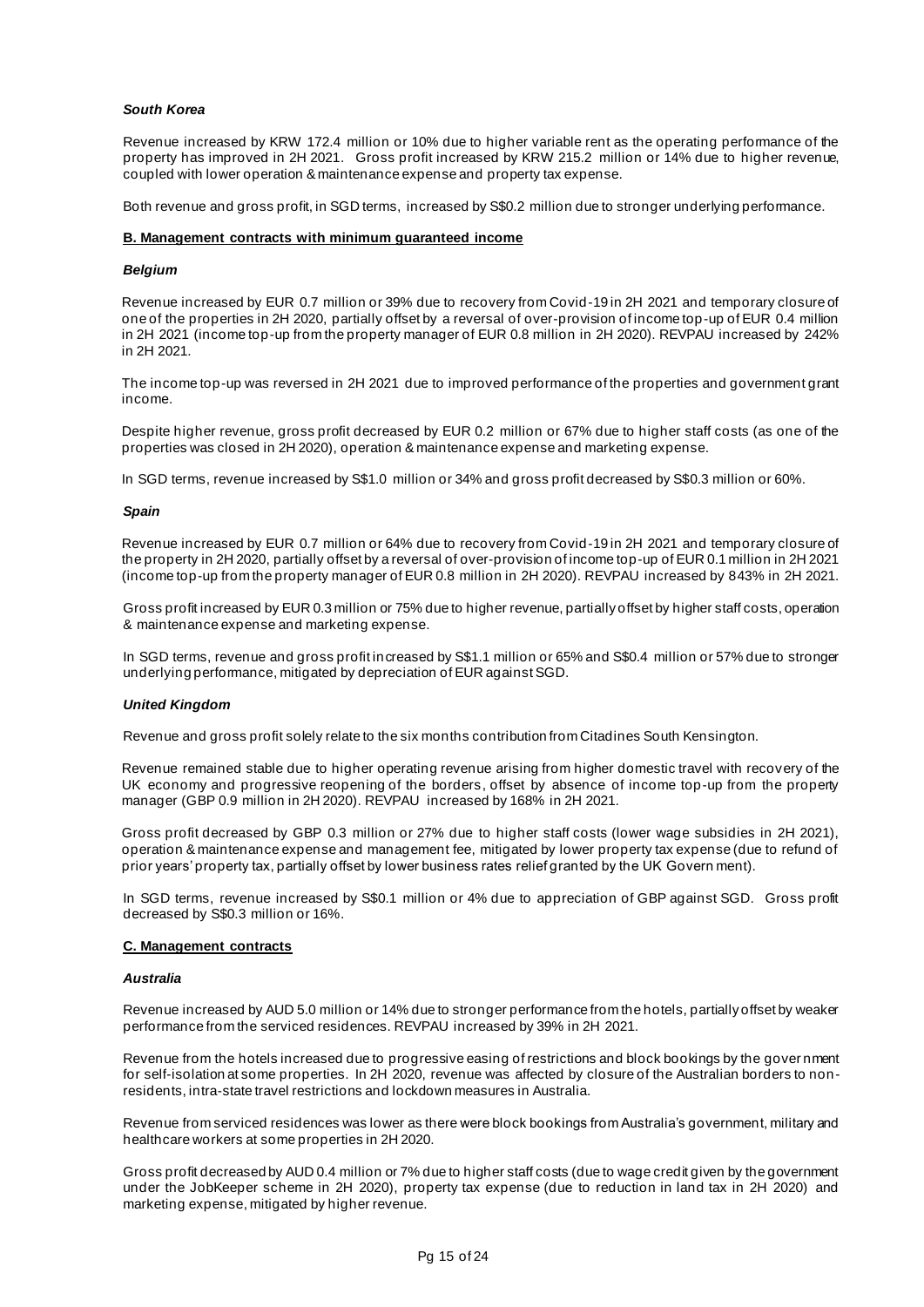In SGD terms, revenue increased by S\$6.3 million or 18% due to stronger underlying performance and appreciation of AUD against SGD. Gross profit decreased by S\$0.2 million or 4%.

#### *China*

Revenue and gross profit decreased by RMB 34.1 million or 37% and RMB 13.6 million or 54% respectively mainly due to the divestment of Ascott Guangzhou in December 2020 and Somerset Xu Hui Shanghai in May 2021. REVPAU decreased by 19% in 2H 2021.

On a same store basis (excluding the contribution from Ascott Guangzhou and Somerset Xu Hui Shanghai), revenue and gross profit increased by 8% and 49% respectively due to increased local business travels as more events and businesses resume in China's domestic market. REVPAU increased by 9%.

Gross profit increased due to higher revenue, lower depreciation expense (due to fully depreciated assets) and marketing expense, partially offset by higher staff costs (due to wage subsidy in 2H 2020), operation & maintenance expense, property tax expense (due to property tax rebates in 2H 2020 and higher property tax refund received in 2H 2020).

In SGD terms, revenue decreased by S\$6.3 million or 34% due to lower underlying performance, mitigated by appreciation of RMB against SGD. Gross profit decreased by S\$2.5 million or 50%.

#### *Indonesia*

Revenue increased by IDR 4.6 billion or 9% and REVPAU increased by 14% due to ease of lockdown measures. In 2H 2020, revenue was low due to lower demand arising from Large Scale Social Restriction in Jakarta whereby international and domestic flights were banned and local movements were restricted.

Gross profit increased by IDR 2.2 billion or 23% due to higher revenue, partially offset by higher operation & maintenance expense and marketing expense.

In SGD terms, revenue and gross profit increased by S\$0.5 million or 11% and S\$0.2 million or 22% respectively due to stronger underlying performance.

#### *Japan*

Revenue increased by JPY 427.6 million or 38% due to stronger performance from the serviced residences and the acquisition of three rental housing properties in June 2021, partially offset by the divestment of Somerset Azabu East in December 2020. REVPAU increased by 130% in 2H 2021 on the back of strong uplift from the Olympic Games and gradual recovery in the market as Japan has lifted its state of emergency effective 1 October 2021.

Gross profit increased by JPY 351.3 million or 68% due to higher revenue, partially offset by higher staff costs (due to lower wage subsidy from government), operation & maintenance expense, marketing expense and management fee.

The contribution from the rental housing portfolio (which cater to local Japanese residents) remain resilient and was further boosted by the acquisition of three rental housing properties in June 2021.

On a same store basis (excluding the contribution from Somerset Azabu Eas t and the three rental housing properties), revenue and gross profit increased by 28% and 39% respectively.

In SGD terms, revenue increased by S\$4.4 million or 31% and gross profit increased by S\$3.9 million or 58% due to stronger underlying performance, partially offset by depreciation of JPY against SGD.

#### *Malaysia*

Revenue increased by MYR 0.3 million or 8% and REVPAU increased by 5% as compared to 2H 2020 due to resumption of inter-state travel. In 2H 2020, revenue was lower due to the closure of the border and lower demand arising from the movement control order. Gross profit increased by MYR 0.4 million due to higher revenue and lower staff costs, partially offset by higher operation & maintenance expense and marketing expense.

In SGD terms, revenue increased by S\$0.1 million or 8% and gross profit increased by S\$0.2 million or 200% due to higher underlying performance.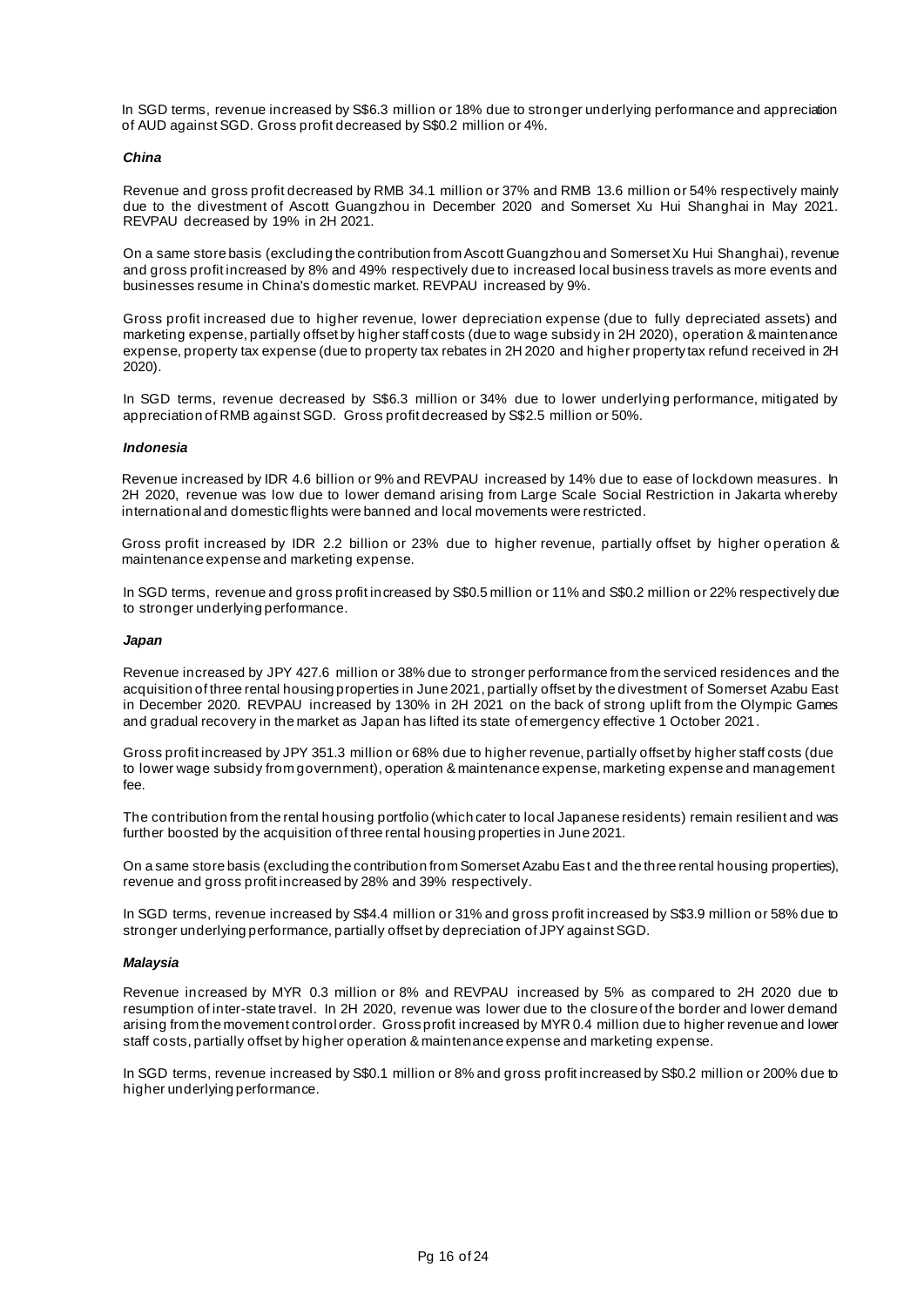### *The Philippines*

Revenue increased by PHP 121.6 million or 67% due to higher occupancies as the properties were booked for selfisolation business. REVPAU increased by 81%.

Gross profit increased by PHP 98.7 million or 662% due to higher revenue, partially offset by higher operation & maintenance expense and marketing expense.

In SGD terms, revenue and gross profit increased by S\$3.2 million or 63% and S\$2.7 million or 675% respectively due to stronger underlying performance, partially offset by depreciation of PHP against SGD.

#### *Singapore*

Revenue and gross profit increased by S\$2.9 million or 112% and S\$1.2 million or 400% respectively mainly due to the contribution from RHRQ being included in the management contracts category in 2H 2021 and the contribution from lyf one-north Singapore (soft opening in 4Q 2021).

On a same store basis (excluding the contribution from RHRQ, lyf one-north Singapore and Somerset Liang Court divested in July 2020), revenue decreased by S\$0.5 million mainly due to lower food & beverage revenue. Occupancy remained high at Citadines Mount Sophia as the property was blocked booked by the government for self-isolation. Gross profit remained stable due to lower food & beverage expense and operation & maintenance expense, partially offset by lower revenue and higher property tax expense (due to property tax rebates given by the Singapore government in 2H 2020).

#### *United Kingdom*

This relates to contribution from three properties (namely, Citadines Barbican, Citadines Holborn-Covent Garden and Citadines Trafalgar Square).

Revenue increased by GBP 5.1 million or 213% due to higher domestic travel with recovery of the UK economy and progressive reopening of the borders. REVPAU increased by 262% in 2H 2021. Gross profit increased by GBP 3.9 million due to higher revenue, partially offset by higher staff costs (due to lower wage subsidies in 2H 2021), property tax expense (due to lower business rates relief granted by the UK Government, partially offset by refund of prior years' property tax), operation & maintenance expense and marketing expense.

In SGD terms, revenue increased by S\$9.8 million or 233% and gross profit increased by S\$7.0 million due to stronger underlying performance and appreciation of GBP against SGD.

#### *The United States of America*

Revenue increased by USD 19.4 million or 206% due to stronger performance from the hotels and the contribution from the six student accommodation properties acquired in FY 2021. There was strong domestic leisure demand at the hotels and increase in bookings from corporate groups and transient travellers with the progressive opening of the international borders. REVPAU increased by 139% in 2H 2021.

Gross profit increased by USD 12.3 million or 473% due to higher revenue and lower property tax (due to lower assessed value), partially offset by higher staff costs, operation & maintenance expense and marketing expen se.

On a same store basis (excluding the student accommodation properties), revenue increased by 135% and gross profit increased by 312%.

In SGD terms, revenue increased by S\$25.7 million or 201% and gross profit increased by S\$16.5 million or 458% due to stronger underlying performance, partially offset by depreciation of USD against SGD.

#### *Vietnam*

Revenue decreased by VND 25.0 billion or 13% due to weak demand arising from resurgence of the Covid-19 virus and lock down in Hanoi and Ho Chi Minh. REVPAU decreased by 13%.

Gross profit decreased by VND 11.7 billion or 12% due to lower revenue, mitigated by lower staff costs, operation & maintenance expense and marketing expense.

In SGD terms, revenue decreased by S\$1.8 million or 16% and gross profit decreased by S\$0.8 million or 14% due to lower underlying performance and depreciation of VND against SGD.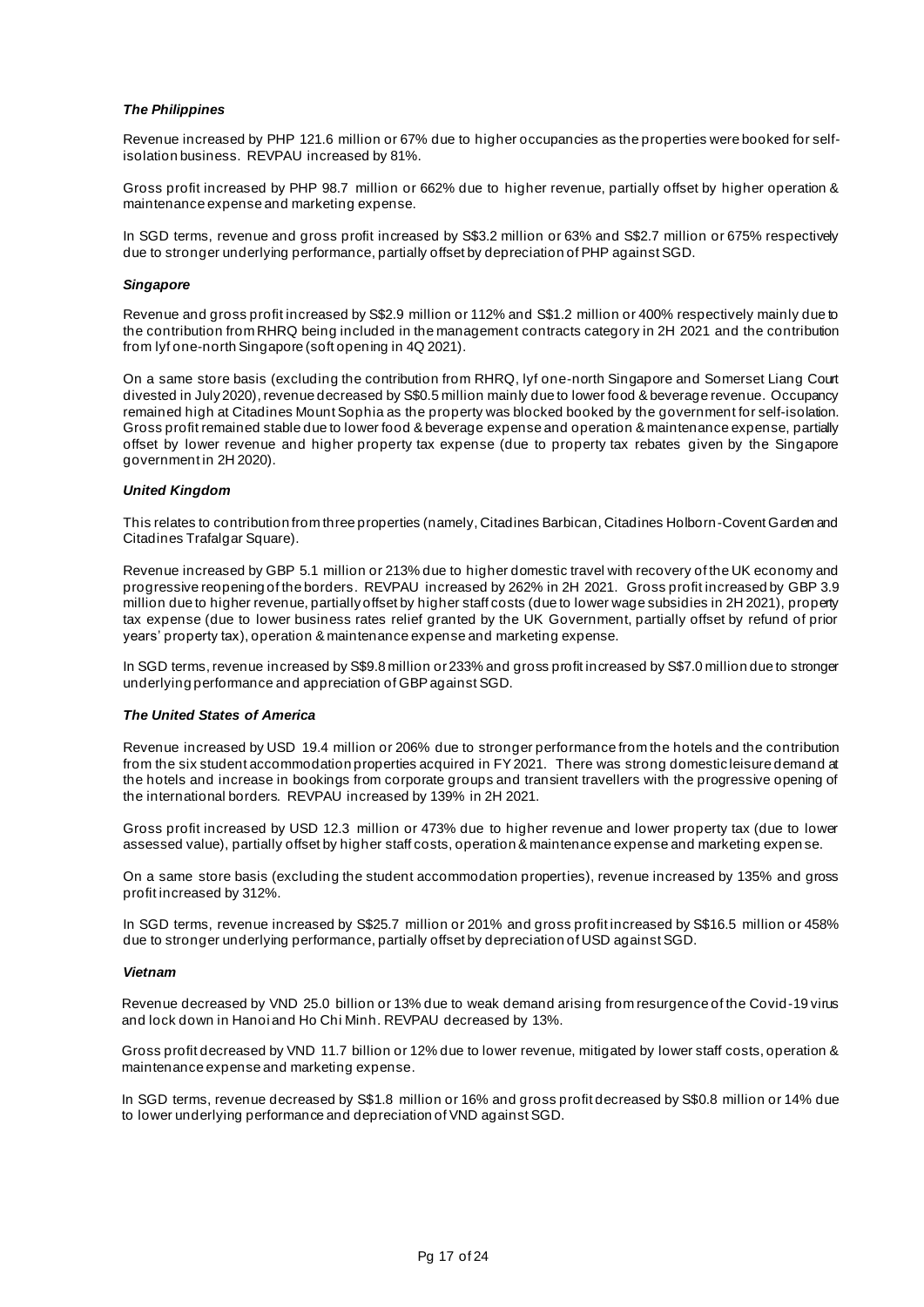**2(b) Revenue and Gross Profit Analysis – YTD Dec 2021 vs YTD Dec 2020 (Local Currency ("LC"))** 

|                                  | Revenue <sup>1</sup><br><b>YTD Dec</b><br><b>YTD Dec</b> |           |           |                | <b>YTD Dec</b>           | Gross Profit <sup>1</sup><br><b>YTD Dec</b> |          |                          | <b>REVPAU Analysis<sup>2</sup></b><br><b>YTD Dec</b><br><b>YTD Dec</b><br>Better/ |                          |                          |                          |
|----------------------------------|----------------------------------------------------------|-----------|-----------|----------------|--------------------------|---------------------------------------------|----------|--------------------------|-----------------------------------------------------------------------------------|--------------------------|--------------------------|--------------------------|
|                                  |                                                          | 2021      | 2020      | Better/(Worse) |                          | 2021                                        | 2020     | Better/(Worse)           |                                                                                   | 2021                     | 2020                     | (Worse)                  |
|                                  |                                                          |           | LC'm      | LC'm           | %                        | LC'm                                        |          | LC'm                     | %                                                                                 | LC/day                   |                          | %                        |
| <b>Master Leases</b>             |                                                          |           |           |                |                          |                                             |          |                          |                                                                                   |                          |                          |                          |
| Australia                        | <b>AUD</b>                                               | 6.3       | 7.1       | (0.8)          | (11)                     | 5.8                                         | 6.5      | (0.7)                    | (11)                                                                              | $\overline{\phantom{0}}$ | $\overline{\phantom{m}}$ |                          |
| France                           | <b>EUR</b>                                               | 16.9      | 15.7      | 1.2            | 8                        | 15.5                                        | 13.6     | 1.9                      | 14                                                                                |                          | $\overline{\phantom{m}}$ |                          |
| Germany                          | <b>EUR</b>                                               | 9.5       | 9.4       | 0.1            | $\overline{1}$           | 8.8                                         | 8.5      | 0.3                      | 4                                                                                 |                          | $\overline{\phantom{m}}$ |                          |
| Japan                            | <b>JPY</b>                                               | 2,038.0   | 2,243.2   | (205.2)        | (9)                      | 1,775.7                                     | 1,997.1  | (221.4)                  | (11)                                                                              |                          | $\overline{\phantom{m}}$ |                          |
| Singapore                        | S\$                                                      | 20.2      | 21.8      | (1.6)          | (7)                      | 17.6                                        | 19.0     | (1.4)                    | (7)                                                                               |                          | $\overline{\phantom{m}}$ | $\overline{\phantom{0}}$ |
| South Korea                      | <b>KRW</b>                                               | 3,791.7   | 4,458.9   | (667.2)        | (15)                     | 3,375.6                                     | 3,996.9  | (621.3)                  | (16)                                                                              | $\overline{\phantom{m}}$ | $\qquad \qquad -$        |                          |
| <b>Management contracts with</b> |                                                          |           |           |                |                          |                                             |          |                          |                                                                                   |                          |                          |                          |
| minimum quaranteed income        |                                                          |           |           |                |                          |                                             |          |                          |                                                                                   |                          |                          |                          |
| Belgium                          | <b>EUR</b>                                               | 3.5       | 4.5       | (1.0)          | (22)                     | 0.3                                         | 0.9      | (0.6)                    | (67)                                                                              | 26                       | 20                       | 30                       |
| Spain                            | <b>EUR</b>                                               | 2.5       | 2.4       | 0.1            | $\overline{4}$           | 0.9                                         | 0.9      | $\overline{\phantom{m}}$ | $\qquad \qquad -$                                                                 | 36                       | 13                       | 177                      |
| United Kingdom <sup>3</sup>      | <b>GBP</b>                                               | 2.9       | 2.9       | $-$            | $\overline{\phantom{a}}$ | 1.9                                         | 1.7      | 0.2                      | 12                                                                                | 63                       | 62                       | $\overline{2}$           |
| <b>Management contracts</b>      |                                                          |           |           |                |                          |                                             |          |                          |                                                                                   |                          |                          |                          |
| Australia                        | <b>AUD</b>                                               | 87.4      | 75.9      | 11.5           | 15                       | 15.7                                        | 8.6      | 7.1                      | 83                                                                                | 69                       | 53                       | 30                       |
| China                            | <b>RMB</b>                                               | 129.0     | 179.3     | (50.3)         | (28)                     | 33.1                                        | 57.3     | (24.2)                   | (42)                                                                              | 278                      | 311                      | (11)                     |
| Indonesia                        | <b>IDR</b>                                               | 111,672.8 | 105,868.9 | 5,803.9        | 5                        | 27,249.5                                    | 20,612.1 | 6,637.4                  | 32                                                                                | 757                      | 690                      | 10                       |
| Japan                            | <b>JPY</b>                                               | 2,692.7   | 2,465.3   | 227.4          | 9                        | 1.394.0                                     | 1,142.5  | 251.5                    | 22                                                                                | 3,195                    | 2.848                    | 12                       |
| Malaysia                         | <b>MYR</b>                                               | 6.8       | 8.8       | (2.0)          | (23)                     | (0.1)                                       | 0.6      | (0.7)                    | (117)                                                                             | 88                       | 115                      | (23)                     |
| Philippines                      | PHP                                                      | 529.7     | 495.9     | 33.8           | $\overline{7}$           | 120.7                                       | 54.6     | 66.1                     | 121                                                                               | 2,662                    | 2,389                    | 11                       |
| Singapore                        | S\$                                                      | 7.7       | 12.8      | (5.1)          | (40)                     | 1.6                                         | 6.4      | (4.8)                    | (75)                                                                              | 64                       | 123                      | (48)                     |
| United Kingdom <sup>3</sup>      | <b>GBP</b>                                               | 10.6      | 8.6       | 2.0            | 23                       | 4.9                                         | 2.0      | 2.9                      | 145                                                                               | 52                       | 18                       | 189                      |
| <b>United States of America</b>  | <b>USD</b>                                               | 42.4      | 23.9      | 18.5           | 77                       | 9.2                                         | (5.0)    | 14.2                     | 284                                                                               | 88                       | 63                       | 40                       |
| Vietnam                          | VND <sup>1</sup>                                         | 358.6     | 422.7     | (64.1)         | (15)                     | 184.9                                       | 215.8    | (30.9)                   | (14)                                                                              | 692                      | 860                      | (20)                     |

<sup>1</sup> Revenue and Gross Profit figures are stated in millions, except for VND which are stated in billions.

<sup>2</sup> REVPAU for Japan refers to serviced residences and excludes rental housing. REVPAU for United States of America excludes the student accommodation properties. REVPAU for IDR and VND are stated in thousands.

 $^3$  The management contracts with minimum guaranteed income for three of the properties in United Kingdom have expired on 30 April 2020 and they were converted to management contracts from May 2020. For comparison purposes, the revenue, gross profit and REVPAU amounts for YTD Dec 2020 has been reclassified from the "Manage ment Contracts with Minimum Guaranteed Income" category to "Management Contracts" category.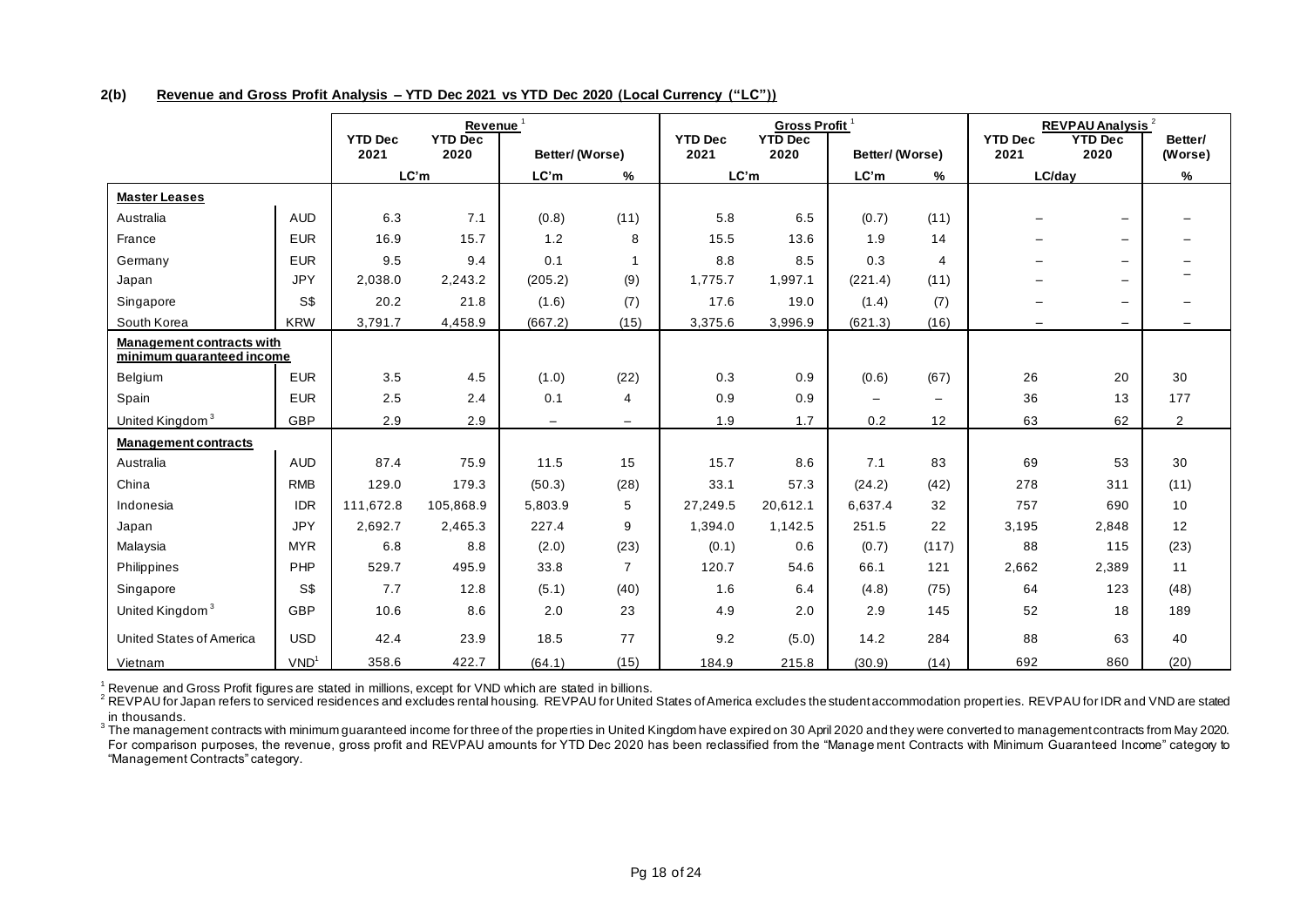## **2(b) Revenue and Gross Profit Analysis – YTD Dec 2021 vs. YTD Dec 2020 (S\$)**

|                                                                        | Revenue<br><b>YTD</b><br><b>YTD</b> |                    |                 | <b>YTD</b>              | <b>Gross Profit</b><br>YTD. |                    |       | <b>REVPAU Analysis<sup>1</sup></b><br><b>YTD</b><br><b>YTD</b> |                          |                          |                          |
|------------------------------------------------------------------------|-------------------------------------|--------------------|-----------------|-------------------------|-----------------------------|--------------------|-------|----------------------------------------------------------------|--------------------------|--------------------------|--------------------------|
|                                                                        | <b>Dec</b><br>2021                  | <b>Dec</b><br>2020 | Better/ (Worse) |                         | <b>Dec</b><br>2021          | <b>Dec</b><br>2020 |       | Better/(Worse)                                                 | <b>Dec</b><br>2021       | <b>Dec</b><br>2020       | Better/<br>(Worse)       |
|                                                                        |                                     | S\$'m              | S\$'m           | %                       |                             | S\$'m              | S\$'m | %                                                              | S\$/day                  |                          | $\%$                     |
| <b>Master</b><br>Leases                                                |                                     |                    |                 |                         |                             |                    |       |                                                                |                          |                          |                          |
| Australia                                                              | 6.4                                 | 6.7                | (0.3)           | (4)                     | 5.9                         | 6.1                | (0.2) | (3)                                                            |                          | —                        |                          |
| France                                                                 | 27.0                                | 24.6               | 2.4             | 10                      | 24.8                        | 21.2               | 3.6   | 17                                                             |                          |                          |                          |
| Germany                                                                | 15.2                                | 14.7               | 0.5             | 3                       | 14.2                        | 13.4               | 0.8   | 6                                                              |                          | $\overline{\phantom{0}}$ |                          |
| Japan                                                                  | 25.1                                | 28.9               | (3.8)           | (13)                    | 21.8                        | 25.8               | (4.0) | (16)                                                           |                          |                          |                          |
| Singapore                                                              | 20.2                                | 21.8               | (1.6)           | (7)                     | 17.6                        | 19.0               | (1.4) | (7)                                                            |                          |                          |                          |
| South Korea                                                            | 4.5                                 | 5.2                | (0.7)           | (13)                    | 4.0                         | 4.6                | (0.6) | (13)                                                           | $\overline{\phantom{0}}$ | $\overline{\phantom{0}}$ |                          |
| Sub-total                                                              | 98.4                                | 101.9              | (3.5)           | (3)                     | 88.3                        | 90.1               | (1.8) | (2)                                                            | $\overline{\phantom{m}}$ | $\overline{\phantom{0}}$ | $\overline{\phantom{0}}$ |
| Management<br>contracts<br>with minimum<br>guaranteed<br><u>income</u> |                                     |                    |                 |                         |                             |                    |       |                                                                |                          |                          |                          |
| Belgium                                                                | 5.6                                 | 7.0                | (1.4)           | (20)                    | 0.5                         | 1.3                | (0.8) | (62)                                                           | 41                       | 31                       | 32                       |
| Spain                                                                  | 3.9                                 | 3.7                | 0.2             | 5                       | 1.5                         | 1.5                |       |                                                                | 58                       | 20                       | 190                      |
| United<br>Kingdom <sup>2</sup>                                         | 5.5                                 | 5.1                | 0.4             | 8                       | 3.4                         | 2.9                | 0.5   | 17                                                             | 116                      | 76                       | 53                       |
| Sub-total                                                              | 15.0                                | 15.8               | (0.8)           | (5)                     | 5.4                         | 5.7                | (0.3) | (5)                                                            | 58                       | 36                       | 61                       |
| Management<br>contracts                                                |                                     |                    |                 |                         |                             |                    |       |                                                                |                          |                          |                          |
| Australia                                                              | 89.3                                | 71.8               | 17.5            | 24                      | 16.0                        | 8.1                | 7.9   | 98                                                             | 70                       | 51                       | 37                       |
| China                                                                  | 26.7                                | 35.7               | (9.0)           | (25)                    | 6.9                         | 11.4               | (4.5) | (39)                                                           | 58                       | 62                       | (6)                      |
| Indonesia                                                              | 10.5                                | 10.0               | 0.5             | 5                       | 2.6                         | 2.0                | 0.6   | 30                                                             | 71                       | 66                       | 8                        |
| Japan                                                                  | 33.1                                | 31.7               | 1.4             | $\overline{4}$          | 17.1                        | 14.7               | 2.4   | 16                                                             | 39                       | 37                       | 5                        |
| Malaysia                                                               | 2.2                                 | 2.9                | (0.7)           | (24)                    | $\qquad \qquad -$           | 0.2                | (0.2) | (100)                                                          | 29                       | 38                       | (24)                     |
| Philippines                                                            | 14.6                                | 13.7               | 0.9             | $\overline{7}$          | 3.3                         | 1.5                | 1.8   | 120                                                            | 73                       | 66                       | 11                       |
| Singapore                                                              | 7.7                                 | 12.8               | (5.1)           | (40)                    | 1.6                         | 6.4                | (4.8) | (75)                                                           | 64                       | 123                      | (48)                     |
| United<br>Kingdom <sup>2</sup>                                         | 19.5                                | 15.2               | 4.3             | 28                      | 9.1                         | 3.6                | 5.5   | 153                                                            | 97                       | 64                       | 52                       |
| <b>United States</b><br>of America                                     | 56.6                                | 33.0               | 23.6            | 72                      | 12.3                        | (7.0)              | 19.3  | 276                                                            | 117                      | 87                       | 34                       |
| Vietnam                                                                | 20.8                                | 25.4               | (4.6)           | (18)                    | 10.7                        | 12.9               | (2.2) | (17)                                                           | 40                       | 52                       | (23)                     |
| Sub-total                                                              | 281.0                               | 252.2              | 28.8            | 11                      | 79.6                        | 53.8               | 25.8  | 48                                                             | ${\bf 70}$               | 61                       | 15                       |
| Group                                                                  | 394.4                               | 369.9              | 24.5            | $\overline{\mathbf{r}}$ | 173.3                       | 149.6              | 23.7  | 16                                                             | 69                       | 59                       | 17                       |

<sup>1</sup> REVPAU for Japan refers to serviced residences and excludes rental housing. REVPAU for United States of America excludes the student accommodation properties.

 $^2$  The management contracts with minimum guaranteed income for three of the properties in United Kingdom have expired on 30 April 2020 and they were converted to management contracts from May 2020. For comparison purposes, the revenue, gross profit and REVPAU amounts for YTD Dec 2020 has been reclassified from the "Management Contracts with Minimum Guaranteed Income" category to "Management Contracts" category.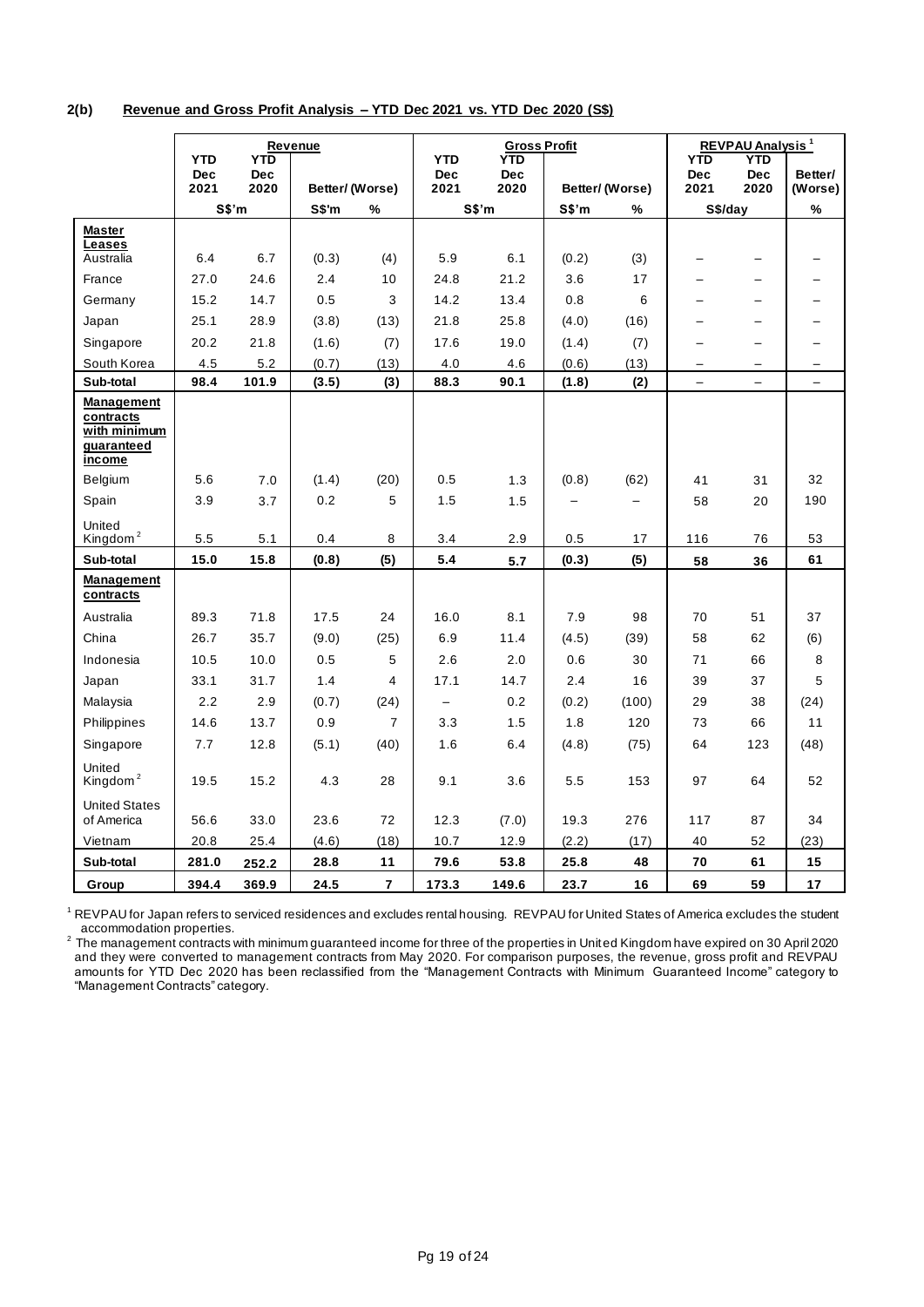For the year ended 31 December 2021 ("YTD Dec 2021"), revenue increased by S\$24.5 million as compared to the corresponding period last year ("YTD Dec 2020"). The increase in revenue was mainly due to:

- higher revenue of S\$31.7 million from the existing portfolio,
- additional contribution of S\$15.1 million from the properties acquired in FY 2021 and full year contribution from Quest Macquarie Park Sydney (acquired in February 2020), partially offset by
- decrease in revenue of S\$22.3 million from the divestments in FY 2020 and FY 2021 (namely, Somerset Liang Court, Ascott Guangzhou, Somerset Azabu East, Citadines City Centre Grenoble, Citadines Didot Montparnasse and Somerset Xu Hui Shanghai).

REVPAU increased by 17%, from S\$59 in YTD Dec 2020 to S\$69 in YTD Dec 2021.

Gross profit for YTD Dec 2021 increased by S\$23.7 million or 16% mainly due to higher revenue.

#### **2(c) Change in value of investment properties, investment properties under development and assets held for sale**

The change in value of investment properties, investment properties under development and assets held for sale will affect the net asset value but has no impact on the income available for distribution to Stapled Securityholders.

Any increase or decrease in value is credited or charged to the Statement of Total Return as net appreciation or depreciation on revaluation of investment properties, investment properties under development and assets held for sale.

As at 31 December 2021, independent full valuations were carried out by Colliers (except for the six hotel properties in Australia, three rental housing properties in Japan acquired in June 2021 and the three student accommodation properties in USA acquired in December 2021). For the six hotel properties in Australia, the valuations were carried out by CBRE Valuations Pty Limited.

For the three rental housing properties in Japan acquired in June 2021 and the three student accommodation properties in USA acquired in December 2021, the valuations were carried out by the respective valuers in the table below:

| Name of property         | Valuer appointed                               |
|--------------------------|------------------------------------------------|
| Japan                    |                                                |
| Alpha Square Kita 15 jo  | Savills Japan Co., Ltd.                        |
| Big Palace Minami 5 jo   | Cushman & Wakefield K.K.                       |
| City Court Kita 1 jo     | <b>Asset Valuation Partners</b>                |
| <b>United States</b>     |                                                |
| The Link University City | Newmark Valuation & Advisory, LLC              |
| Uncommon Wilmington      | Newmark Knight Frank Valuation & Advisory, LLC |
| Latitude on Hillsborough | Newmark Knight Frank Valuation & Advisory, LLC |

In determining the fair value of the Group's portfolio, the discounted cash flow method , direct capitalization method and residual land method were used. The valuation methods used are consistent with that used for the 31 December 2020 valuation and prior years.

The Group's portfolio was revalued at S\$7.0 billion, resulting in a surplus of S\$147.3 million which was recognised in the Consolidated Statement of Total Return in 2H 2021. The surplus resulted mainly from higher valuation of the Group's properties in Europe, Japan and USA, partially offset by lower valuation from the properties in Philippines and Vietnam. The net impact on the Consolidated Statement of Total Return was S\$120.8 million (net of tax and non-controlling interests).

#### **3. Whether the figures have been audited, or reviewed and in accordance with which auditing standard or practice**

The condensed interim financial statements of Ascott Real Estate Investment Trust ("Ascott Reit") and its subsidiaries (the "Ascott Reit Group") which comprise the Statement of Financial Position and Portfolio Statement as at 31 December 2021, the Statement of Total Return for the six-month period ended 31 December 2021 and full year ended 31 December 2021, Statement of Movements in Stapled Securityholders' Funds and Statement of Cash Flows of the Ascott Reit Group for the full year ended 31 December 2021 and certain explanatory notes have not been audited or reviewed.

The condensed interim financial statements of Ascott Business Trust ("Ascott BT") and its subsidiaries (the "Ascott BT Group") which comprise the Statement of Financial Position as at 31 December 2021, the Statement of Total Return and Statement of Comprehensive Income for the six-month period ended 31 December 2021 and full year ended 31 December 2021, Statement of Movements in Stapled Securityholders' Funds and Statement of Cash Flows of the Ascott BT Group for the full year ended 31 December 2021 and certain explanatory notes have not been audited or reviewed.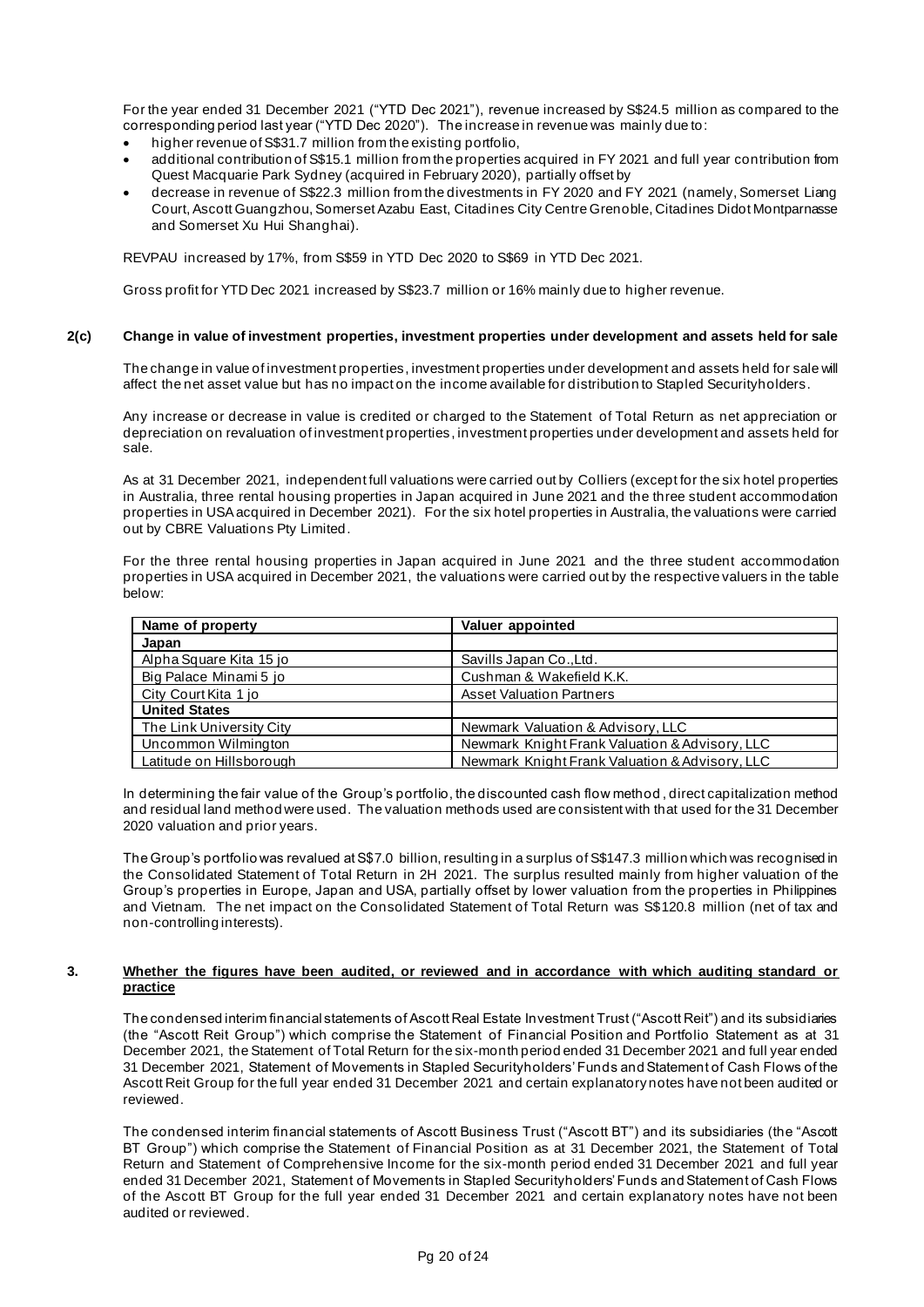The condensed interim financial statements of Ascott Residence Trust, which comprise the Statement of Financial Position and Portfolio Statement as at 31 December 2021, the Statement of Total Return for the six-month period ended 31 December 2021 and full year ended 31 December 2021, Distribution Statement, Statement of Movements in Stapled Securityholders' Funds and Statement of Cash Flows of Ascott Residence Trust for the full year ended 31 December 2021 and certain explanatory notes have not been audited or reviewed.

#### **4. Variance from forecast**

The Group has not disclosed any forecast to the market.

#### **5. Commentary of the significant trends and the competitive conditions of the industry in which the Group operates and any known factors or events that may affect the Group in the next reporting period and the next 12 months**

The International Monetary Fund (IMF) forecasts global growth to moderate from 5.9% in 2021 to 4.4% in 2022. The softer growth expected in 2022 comes on the back of an increase in mobility restrictions as the Omicron variant spreads, and uncertainty around inflation and policy paths. Advanced economies are expected to tighten monetary policy to curb inflation pressures, which may impact financial stability and developing economies  $^{\rm 1}$ .

While mobility restrictions are expected to remain in place in the near term, governments are committed towards reopening their economies as the Omicron variant appears to result in milder illness, albeit being more transmissible. The travel recovery in many markets, such as in Europe and the Americas, coupled with higher vaccination rates and a coordinated lifting of travel restrictions, could help to restore confidence in travel and accelerate the recovery in  $2022^2$ .

In the interim, the demand for travel is expected to remain largely domestic-driven, and the pace of recovery across countries uneven. With its geographic diversification and presence in large domestic markets, ART is well -positioned to capture the return of travel when the situation stabilises. Also mitig ating the uncertainty are ART's stable income sources<sup>3</sup>, which contributed about 70% of ART's gross profit in FY 2021. In 2021, ART announced approximately S\$780 million in yield-accretive rental housing and student accommodation investments. These properties are expected to further enhance ART's income resilience and contribute to distributable income, generating long -term value for Stapled Securityholders.

In November 2021, ART's maiden development project and coliving property, lyf one-north Singapore, soft-opened to the public. Catering to research and knowledge-based companies, start-ups and business schools in one-north, lyf one-north Singapore is expected to stabilise and contribute to ART's earnings progressively. In the same month, the rebranded and refurbished voco Times Square South in New York (formerly Hotel Central Times Square) was launched and bookings have been encouraging.

The master lease for Riverside Hotel Robertson Quay was terminated in August 2021. The property is currently managed by ART's Sponsor under a short-term management contract and ART will be exploring long-term options for the property. In December 2021, the master lease of Citadines Les Halles Paris was renewed ahead of its expiry in 2024. Under the amended master lease, ART will receive fixed rent (with annual indexation) at pre-Covid levels from 2024, which will limit downside risks arising from unexpected downturns. The master lessee has also committed to renovate the apartment units and common areas by 2023, to enhance the attractiveness and competitiveness of the property. In 2022, ART has two master leases expiring, one of which has been successfully renewed on fixed terms. Negotiations on the renewal of the other master lease is currently underway.

ART has a low gearing of 37.1% and debt headroom of S\$1.9 billion as at 31 December 2021. ART targets to expand its asset allocation in rental housing and student accommodation properties from c.16% in portfolio value currently to 25 - 30% in the medium term, with the aim of enhancing the stability of ART's income and delivering greater value to Stapled Securityholders. In line with its proactive capital management approach, ART has about 74% of debt effectively on fixed rates as at 31 December 2021, and is expected to raise the amount to 80% to further hedge against rising interest rates. With its strong financial capacity and a healthy liquidity position, ART possesses the flexibility to pare down debt and/or distribute part of the gains from its divestments to Stapled Sec urityholders.

Sources:

1 "World Economic Outlook" (January 2022), International Monetary Fund

2 "Tourism grows 4% in 2021 but remains far below pre-pandemic levels" (January 2022), World Tourism Organization

3 Stable income sources include master leases, management contracts with minimum guaranteed income, rental housing and student accommodation properties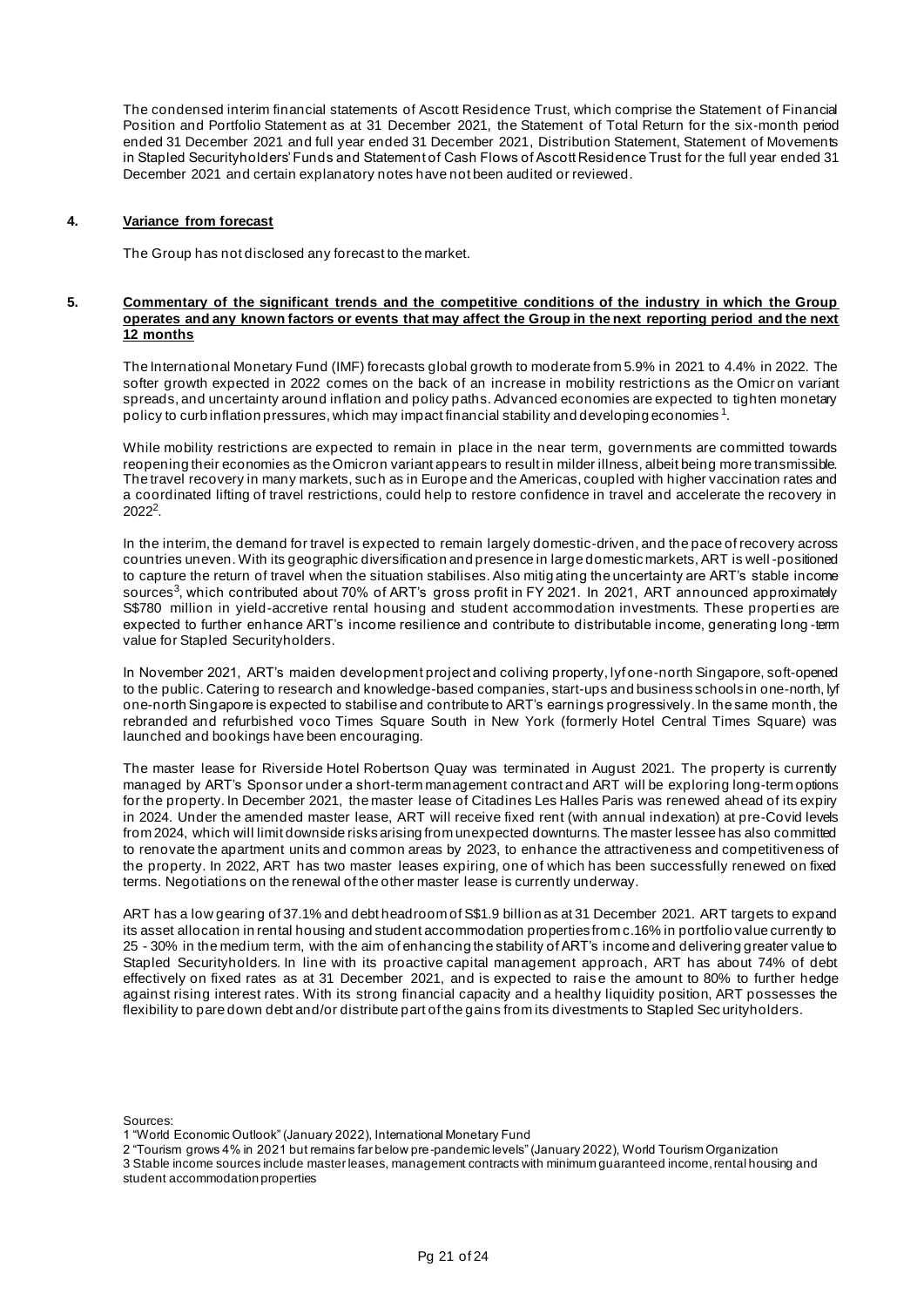## **6. Distributions**

On 20 September 2021, 152,594,100 new Stapled Securities were issued pursuant to the private placement. ART paid, in lieu of the scheduled semi-distribution, an advanced distribution of 0.545 cents per Stapled Security for the period from 1 July 2021 to 19 September 2021 (prior to the date on which the new Stapled Securities are issued pursuant to the private placement).

#### 6(a) **Current financial period**

Any distributions declared for the current financial period? Yes Period of distribution : Distribution for 20 September 2021 to 31 December 2021

| <b>Distribution Type</b> | <b>Distribution Rate (cents)</b> |
|--------------------------|----------------------------------|
| Taxable Income           | 0.143                            |
| Tax Exempt Income        | 1.452                            |
| Capital                  | 0.131                            |
| Total                    | 1.726                            |

## 6(b) **Corresponding period of the preceding financial period**

Any distributions declared for the corresponding period of the immediate preceding financial period? Yes Period of distribution : Distribution for 1 July 2020 to 31 December 2020

| <b>Distribution Type</b> | <b>Distribution Rate (cents)</b> |
|--------------------------|----------------------------------|
| Taxable Income           | 0.267                            |
| Tax Exempt Income        | 0.800                            |
| Capital                  | 0.723                            |
| <b>Other Gains</b>       | 0.196                            |
| Total                    | 1.986                            |

## 6(c) Tax rate : **Taxable Income Distribution**

Qualifying investors and individuals (other than those who hold their units through a partnership) will generally receive pre-tax distributions. These distributions are exempt from tax in the hands of individuals unless such distributions are derived through a Singapore partnership or from the carrying on of a trade, business or profession.

Qualifying foreign non-individual investors will receive their distributions after deduction of tax at the rate of 10%.

All other investors will receive their distributions after deduction of tax at the rate of 17%.

#### **Tax-Exempt Income Distribution**

Tax-exempt income distribution is exempt from tax in the hands of all Stapled Securityholders.

#### **Capital Distribution**

Capital distribution represents a return of capital to Stapled Securityholders for tax purposes and is therefore not subject to income tax. For Stapled Securityholders who are liable to tax on profits from sale of Stapled Securities, the amount of capital distribution will be applied to reduce the cost base of their Stapled Securities for tax purposes.

#### **Other Gains Distribution**

Distribution of other gains is not taxable in the hand of Stapled Securities holders.

- 6(d) Book closure date : 9 February 2022
- 6(e) Date payable : 1 March 2022

## **7. If no distribution has been declared/recommended, a statement to that effect**

### Not applicable.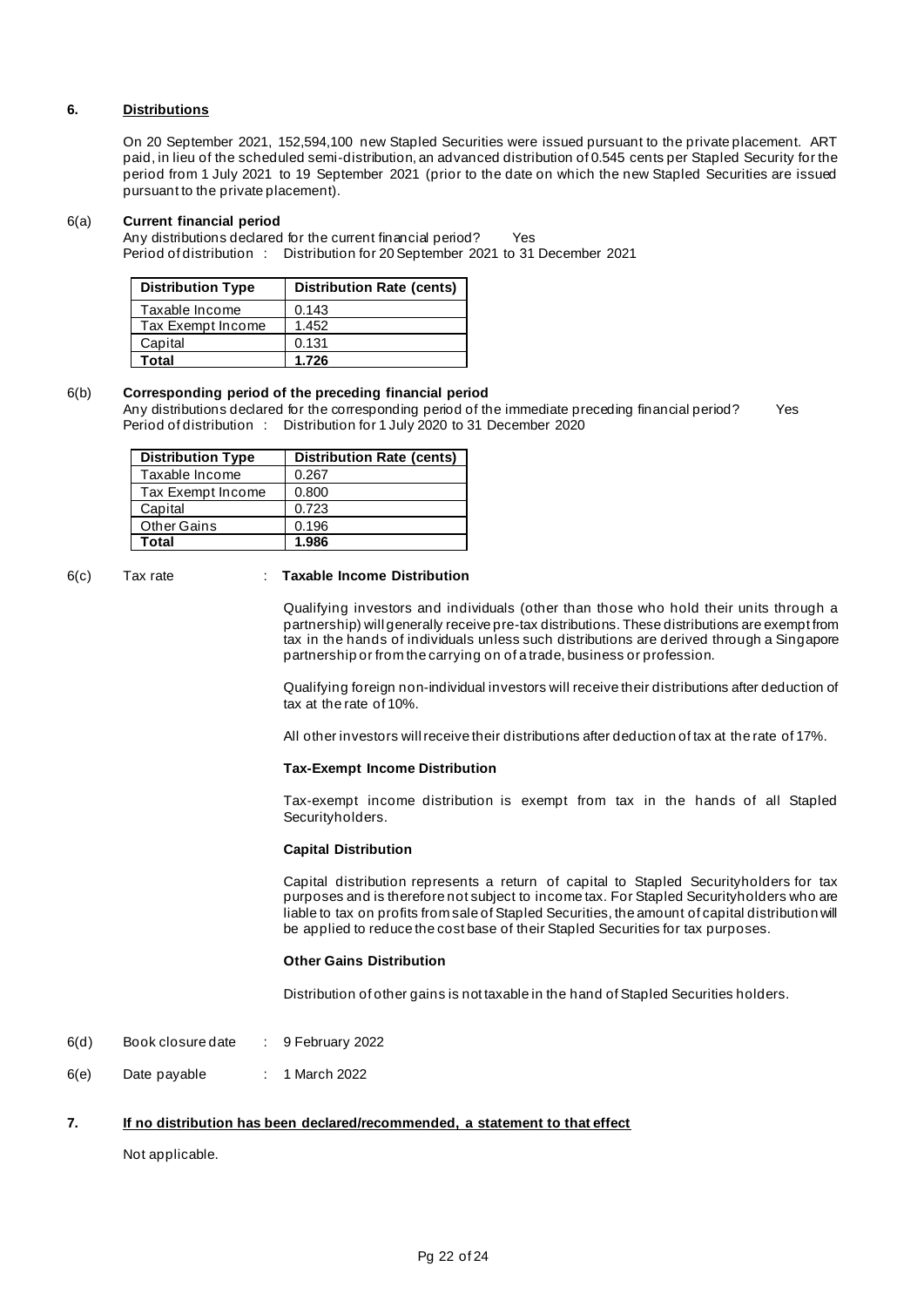## **8. General mandate for Interested Person Transactions ("IPT")**

The Group has not obtained a general mandate from Stapled Securityholders for IPT.

## **9. Confirmation pursuant to Rule 720(1) of the Listing Manual**

The Managers confirm that they have procured undertakings from all its Directors and Executive Officers in the format set out in Appendix 7.7 of the Listing Manual of the Singapore Exchange Securities Trading Limited (the "Listing Manual"), as required by Rule 720(1) of the Listing Manual.

## **10. In the review of performance, the factors leading to any material changes in contributions to turnover and earnings by the business or geographical segments**

Please refer to paragraph 2 on the review.

## **11. Breakdown of Revenue and Total Return**

|                                                               | FΥ             | FY             | Better/ |
|---------------------------------------------------------------|----------------|----------------|---------|
|                                                               | 2021           | 2020           | (Worse) |
|                                                               | <b>S\$'000</b> | <b>S\$'000</b> | %       |
|                                                               |                |                |         |
| (a) Revenue reported for first half year                      | 185,042        | 208,490        | (11)    |
| (b) Total return after taxation reported for first half year  | 164.953        | 29.507         | 459     |
| (c) Revenue reported for second half year                     | 209,370        | 161.382        | 30      |
| (d) Total return after taxation reported for second half year | 145.464        | (254.803)      | 157     |

## **12. Breakdown of Total Distributions**

|                                                                                                                                                                                                                           | FY<br>2021<br><b>S\$'000</b> | FY<br>2020<br><b>S\$'000</b> |
|---------------------------------------------------------------------------------------------------------------------------------------------------------------------------------------------------------------------------|------------------------------|------------------------------|
| 1 January 2020 to 30 June 2020 - paid<br>1 July 2020 to 31 December 2020 - paid<br>1 January 2021 to 30 June 2021 - paid<br>1 July 2021 to 19 September 2021 - paid<br>20 September 2021 to 31 December 2021 - to be paid | 63.746<br>17,006<br>56.571   | 32.468<br>61.726             |